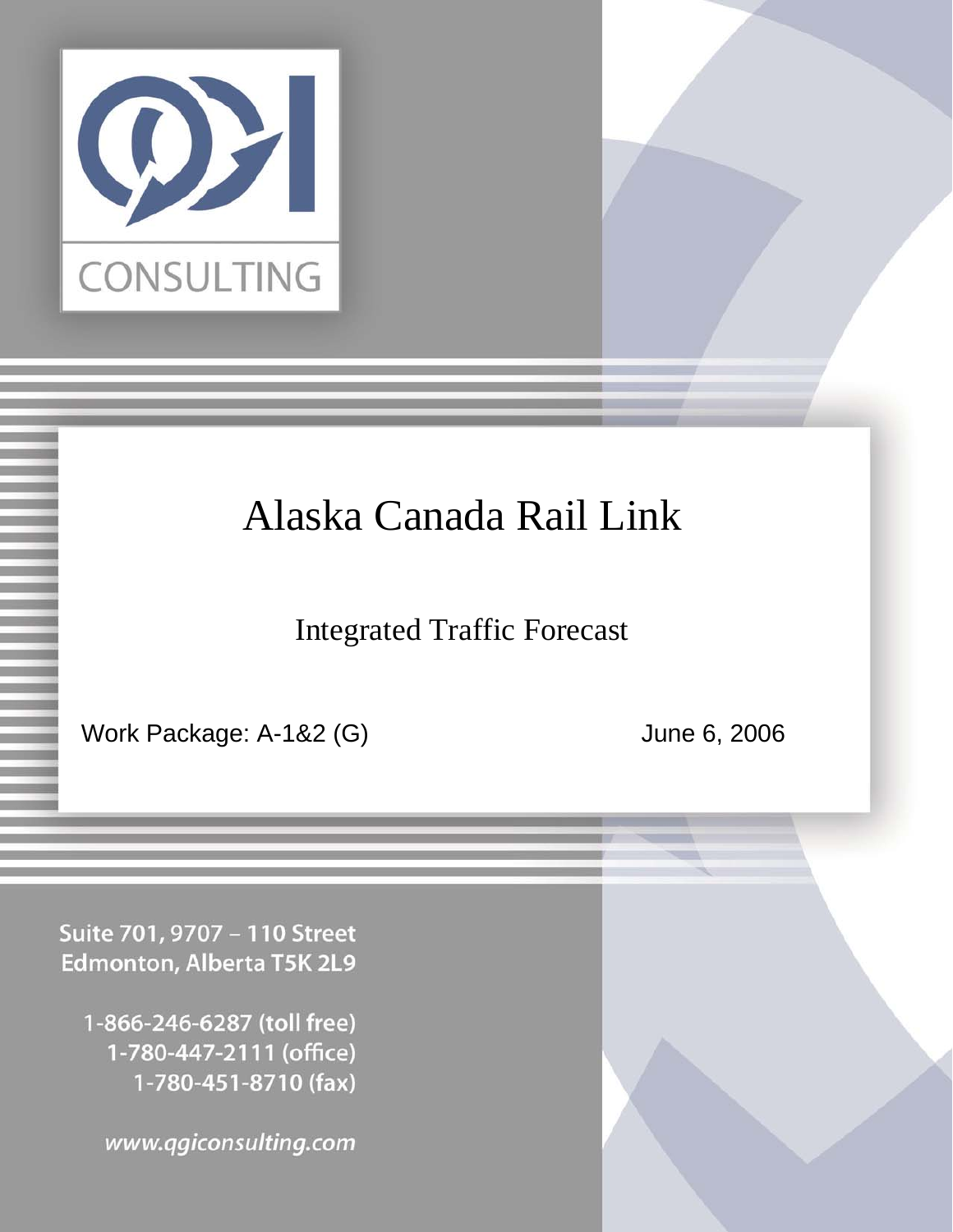### **Table of Contents**

| 1.0 |                                                                       |  |
|-----|-----------------------------------------------------------------------|--|
| 1.1 |                                                                       |  |
| 1.2 |                                                                       |  |
| 1.3 |                                                                       |  |
| 1.4 |                                                                       |  |
| 2.0 |                                                                       |  |
| 2.1 |                                                                       |  |
| 2.2 |                                                                       |  |
| 2.3 |                                                                       |  |
| 2.4 |                                                                       |  |
| 2.5 |                                                                       |  |
| 3.0 |                                                                       |  |
| 3.1 |                                                                       |  |
| 3.2 |                                                                       |  |
| 3.3 |                                                                       |  |
| 3.4 |                                                                       |  |
| 3.5 | Revenue Maximization versus Shipper Cost Minimization 25              |  |
| 3.6 |                                                                       |  |
| 4.0 |                                                                       |  |
|     |                                                                       |  |
|     | APPENDIX B - Potential Railway Revenue Attrition (Export Minerals) 34 |  |

### **List of Figures and Tables**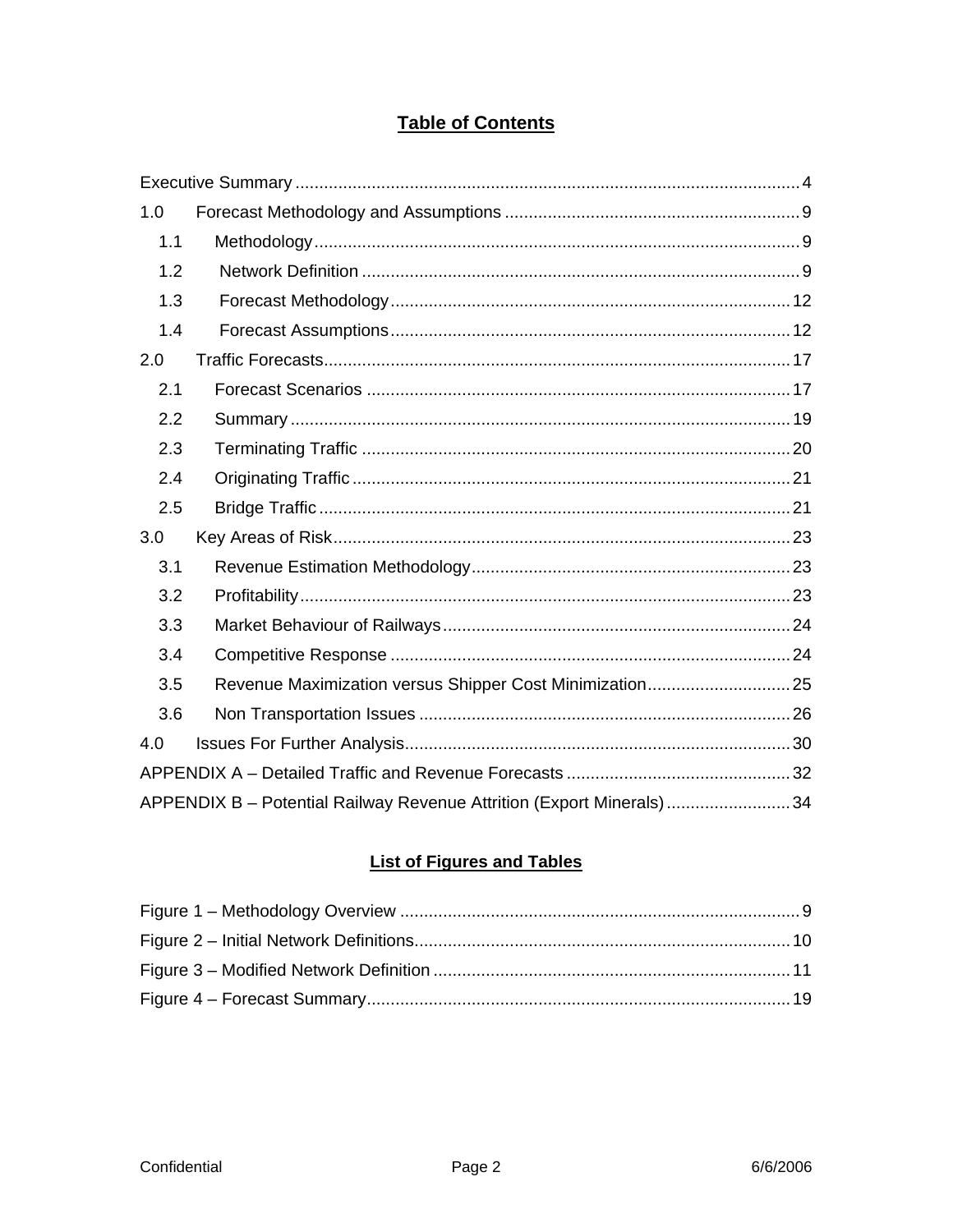

Suite 701  $9707 - 110^{th}$  Street Edmonton, AB T5K 2L9 Phone: (780) 447-2111 Fax: (780) 451-8710

#### **To: Kells Boland – Project Manager - Alaska-Canada Rail Link**

#### **Subject: Work Packages A1 (g) and A2 (g) – Integrated Traffic and Revenue Forecasts**

Attached is the report of QGI Consulting for the above noted work package within the market analysis phase of the ongoing feasibility study for the proposed Alaska-Canada Rail Link.

The principal objectives of this work assignment were to:

- Develop integrated volume and revenue forecasts for inbound and outbound rail traffic that could potentially move via the proposed Alaska Canada Rail Link; and
- Identify areas of key risk and issues for further analysis;

The analysis and forecast traffic flows and revenue streams contained in this submission have been developed using the data tables and analysis developed by QGI and other consultants engaged by the Alaska Canada Rail Link Study in the completion of fifteen (15) preceding work packages.

The specific methodologies utilized in developing the forecast volume and revenue scenarios are summarized in this report and documented in greater detail in the individual consulting reports prepared in support of this report.

Sincerely,

Milt Poirier **Partner** QGI Consulting Ltd.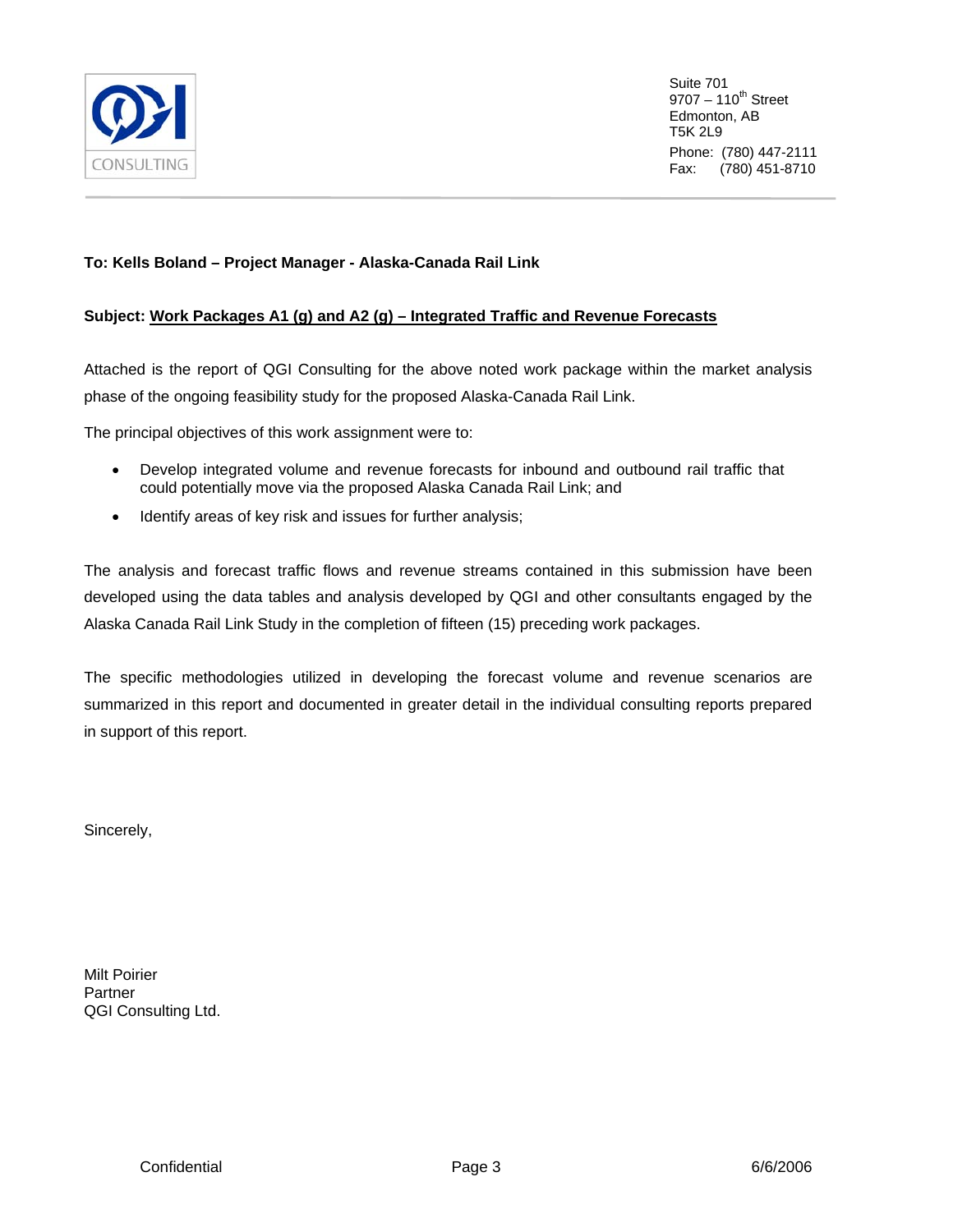### <span id="page-3-0"></span>**Executive Summary**

This report provides a view of integrated tonnage and revenue forecasts for the Alaska Canada Rail Link railway. The forecasts presented in this report and in the accompanying source documentation constitute base or Tier 1 forecasts developed through the amalgamation of preceding work undertaken by members of the broader consulting team.

Although drawn from preceding work we note that that the initial base forecasts have been modified in some aspects to reflect the outcome of the initial review completed by the financial consultants retained to develop the investment model and business case. Most notable among these modifications are:

- a change in methodology for assessment of the viability of mineral deposit traffic focusing on net value of concentrate shipped as opposed to net value of ore mined;
- a change in the timing of traffic volumes for mineral exports to reflect the staggered development of individual mine start ups based on current status of feasibility studies and preliminary exploration;
- a change in the annual shipment volumes for individual mines for mineral exports and inbound industrial goods to support mining operations to reflect estimated shipping patterns for actual mine life as opposed to a thirty year annualized view of shipments; and
- incorporation of the market share expected to be captured and the rate of market share growth for intermodal traffic.

On this latter point it is noted that two separate forecast views have been developed to reflect a difference in the level of market share to be captured for intermodal traffic that currently moves to the Alaska market using water based transportation from the U.S. Pacific Northwest. It is further noted that as this report is submitted the financial and investment case analyses are not yet complete. These analyses include the assessment of so-called Tier 2 and Tier 3 traffic volumes and revenues related to the potential future shipment of refined metals and processed iron ore from Yukon and Alaska origins to export markets. The analysis of these potential volumes and revenues is external to the work conducted by QGI Consulting and these values are not included in this report.

While preliminary analysis in both the market and technical phases of the project has evaluated multiple route options this forecast reflects a single network definition. The selected network design connects with Canadian National Railways' (CN) main line at New Hazelton, British Columbia in the south, moves northeastward through Watson Lake, YT, on to Carmacks, YT and connects at its most northerly point with the Alaska Railroad (ARR) at Delta Junction, AK.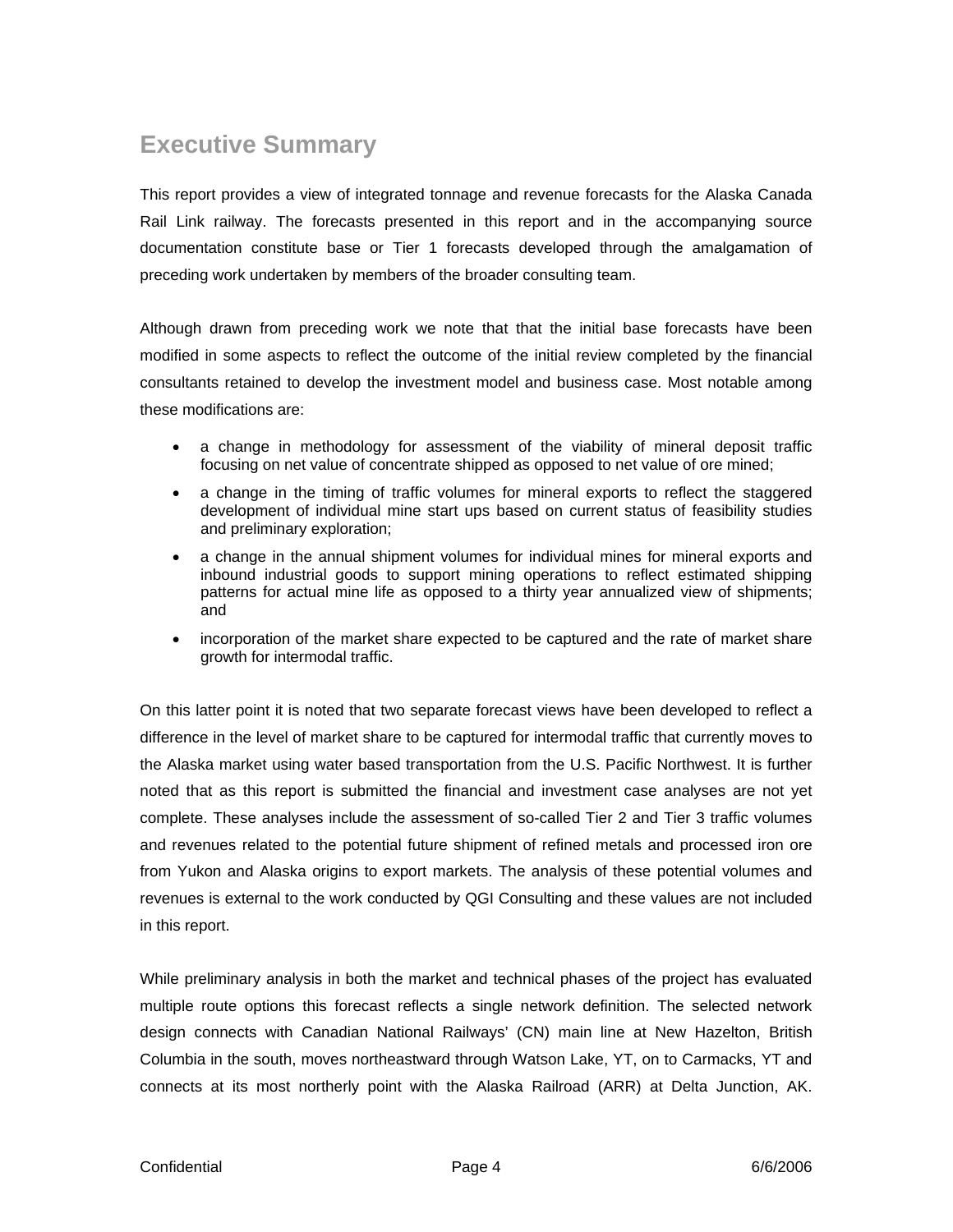Additionally the network includes route segments extending southwest from Carmacks to Whitehorse, YT and on to the Port of Skagway. The network consists of 1,508 total miles with the core north-south route that bridges the existing CN and ARR railways being 1,295 miles long.

Limitations of the analytical framework have required the adoption of certain core assumptions that govern the development of these forecasts. Key assumptions in this regard include:

- that current railway earnings for North American Class 1 railways as represented by average cent per ton mile revenues by commodity group and rates published in publicly available railway tariffs are representative of the level of earnings that can be achieved by the ALCAN railway;
- that all required railway and port infrastructure and capacity exists at a time and place that imposes no constraints on the ability of the railway to move traffic to the appropriate markets as assumed in the traffic forecasts;
- that revenue maximization for the ALCAN railway, in the absence of profitability data, is a reasonable criterion for selecting the routing of traffic in specific instances where traffic could move to alternative locations.

The forecast reflects other assumptions specific to individual traffic segments that influence the magnitude of freight estimates, the commencement and duration of individual traffic flows and the revenues associated with the movement of individual commodities. These assumptions are documented in detail in the body of this report.

It is estimated that over the 30 year planning horizon used for forecast development that the ALCAN railway will transport between 174 and 200 million tons of freight generating revenues between \$5.5 and \$8.1 billion. The principal difference between these forecast scenarios is the assumed market share to be captured for intermodal traffic that currently enters the Alaska market using marine transportation from the U.S. Pacific Northwest, specifically the ports of Seattle / Tacoma. At the lower, or conservative end of the scale it is assumed that the railway will be successful in capturing 50% of this market whereas in the higher more optimistic scenario it is assumed that 100% of this market will shift to rail.

In examining the traffic and revenues patterns for the ALCAN railway we segregate the traffic into three principal categories or traffic types:

- **Originated:** Traffic originating on the ALCAN railway and terminating either on its own lines or on another railway (intra-line versus interline).
- **Terminated:** Traffic originating on another railway and terminating on the ALCAN network.
- **Bridge:** Traffic originating on another railway that moves across some portion of the ALCAN railway and terminates on another railway.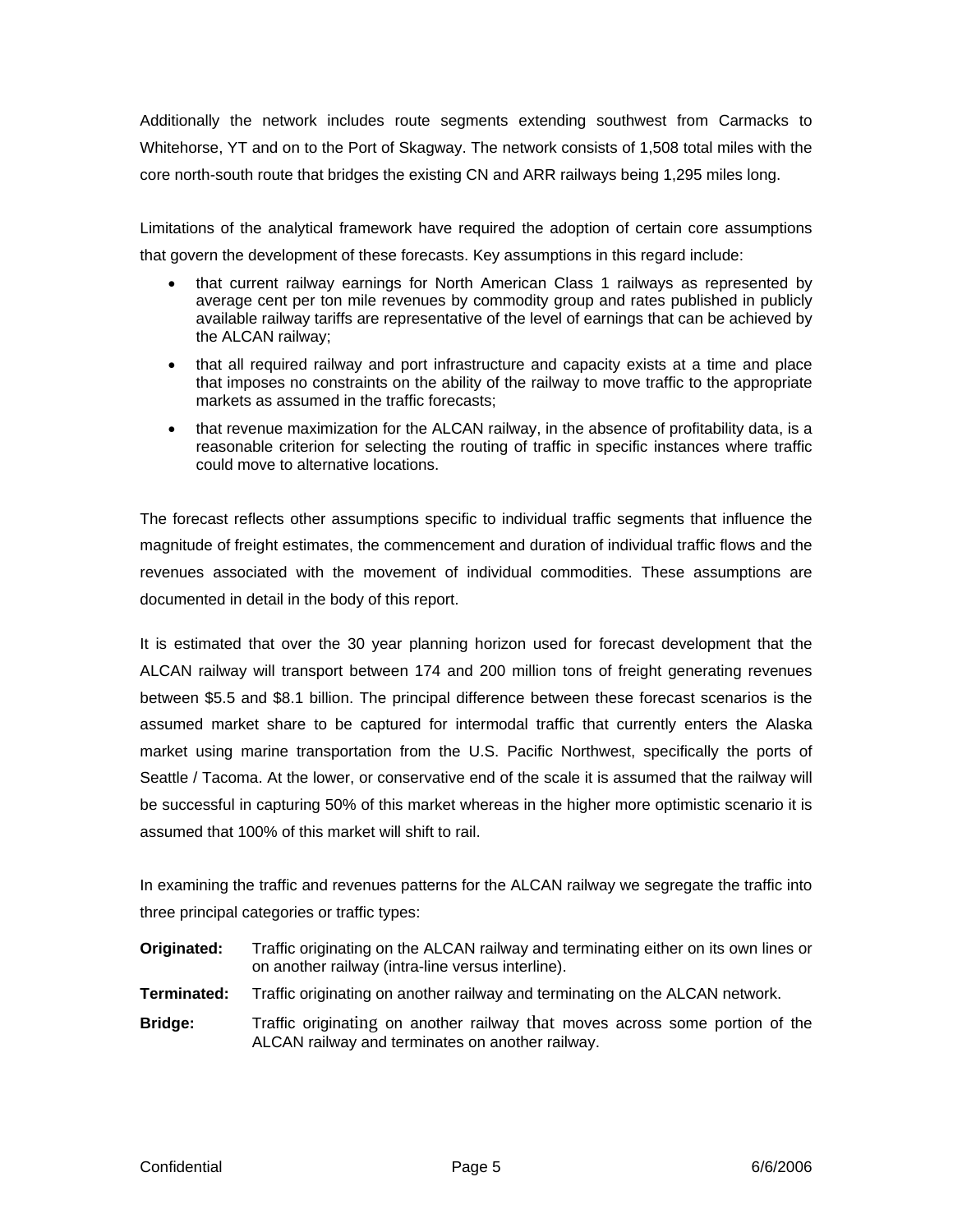Although the absolute weightings between the traffic categories change somewhat between the optimistic and conservative scenarios the overall traffic and revenue patterns are reasonably similar in either scenario $^1$  $^1$ . Principal highlights include:

- originated traffic, consisting almost entirely of mineral exports, represents between 43% and 51% of total traffic volumes throughout the planning period but only 22% to 32% of railway revenues;
- terminating traffic, consisting initially of pipeline related traffic and subsequently of industrial products related to mining operations, represents 21% to 24% of total traffic volumes and 6% to 9% of revenues;
- bridge traffic while representing 25% to 35% of traffic volumes is a key financial driver in either forecast scenario accounting for anywhere from 59% to 72% of revenues;
- the initial five years of railway operations account for 9-10% of total forecast volumes and revenues with the last 25 years accounting for approximately 90% of traffic and revenues;

In either forecast scenario bridge traffic, 90% of which is intermodal traffic originating south of the 60<sup>th</sup> parallel destined to the Alaska market, is a key financial driver for the railway. The significant revenue weighting associated with bridge traffic is a result of its longer rail haul as compared to other traffic segments. Originating in the south and moving through to Alaska this traffic traverses the entire length of the ALCAN railway increasing the railway's earnings dramatically.

A number of issues and underlying assumptions present risk to these forecasts particularly in recognition of the long lead times and the varied nature of the external forces that can influence the various traffic segments. Key among these is:

| <b>Revenue estimation</b><br>methodology | Does not account for potential competitive or commercial issues that<br>may evolve within certain markets in the future that could influence<br>the views of participating railways in the joint movement of traffic<br>with the Alaska Canada Rail Link.     |  |  |  |  |  |
|------------------------------------------|---------------------------------------------------------------------------------------------------------------------------------------------------------------------------------------------------------------------------------------------------------------|--|--|--|--|--|
| <b>Profitability vs. revenues</b>        | Without the benefit of traffic profitability analysis the forecast uses<br>the core assumption that the railway will seek to maximize revenues.                                                                                                               |  |  |  |  |  |
| <b>Railway behaviour</b>                 | The future behaviour of railways currently participating in traffic<br>moving to Alaska or which have investments in competing<br>transportation infrastructure have the potential to improve or<br>degrade the traffic volumes presented in these forecasts. |  |  |  |  |  |

<span id="page-5-0"></span><sup>&</sup>lt;sup>1</sup> Throughout this report volume and revenue values and percentages will be discussed for both the conservative and optimistic forecast scenarios. When ranges of values are presented the lower values will typically refer to the conservative forecast while the higher values will refer to the optimistic scenario.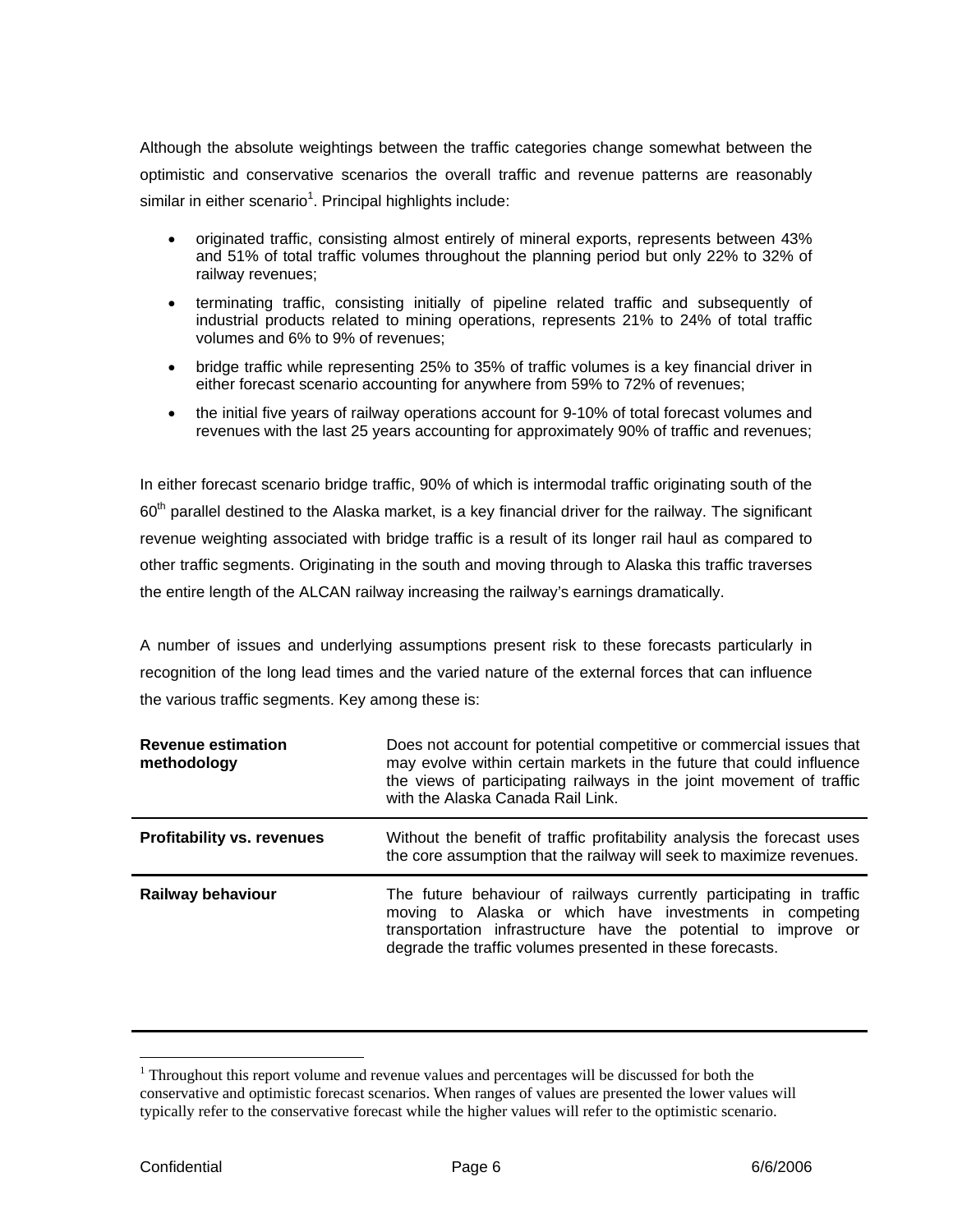| <b>Competitive response</b>      | Intermodal traffic, currently moving via marine systems from the<br>lower 48 U.S. states are a key financial driver for the Alaska Canada<br>Rail Link. The nature of the competitive response of these marine<br>providers when faced with direct competition into what is currently a<br>captive market has the potential to seriously impact volumes and<br>revenues. |
|----------------------------------|--------------------------------------------------------------------------------------------------------------------------------------------------------------------------------------------------------------------------------------------------------------------------------------------------------------------------------------------------------------------------|
| <b>Shipper Cost Minimization</b> | For minerals export traffic the criterion of minimizing shipper costs<br>versus maximizing railway revenues can result in a negative impact<br>on revenues of some 23% stemming from shorter hauls and<br>potentially the loss of some traffic.                                                                                                                          |
| Non transportation issues        | Key issues include:                                                                                                                                                                                                                                                                                                                                                      |
|                                  | • timing of pipeline development relative to the construction of the<br>railway and commencement of railway operations;                                                                                                                                                                                                                                                  |
|                                  | • viability and timing of resource development given the cyclical<br>nature of commodity prices and the potential opportunity costs<br>associated with investments held in other regions by the<br>companies that own the deposits located in the study region;                                                                                                          |
|                                  | • the mixed impact that the construction of permanent power<br>generation facilities and transmission infrastructure could have<br>on mine development and the inbound movement of industrial<br>products                                                                                                                                                                |
| <b>Port Infrastructure</b>       | The potential impact on volumes and revenues related to mineral<br>export traffic forecast move to the port of Skagway should the<br>required investments in port and rail infrastructure not be undertaken<br>concurrently or in advance of the construction of the railway.                                                                                            |

It is recommended that the following areas be considered for more in depth examination in order to better understand and quantify these risks.

#### **Pacific Northwest Container Operations**

It would be advantageous to have a better understanding of the commercial flexibility of coastal marine operators currently involved in Alaska regional re-supply movements to respond to the competitive threat that may be presented by the introduction of a direct competitor in the form of the Alaska Canada Rail Link.

Key issues for examination include the operating costs for marine operators, capacity utilization rates, existing infrastructure condition, possible infrastructure investment requirements in the medium term, external regulatory and commercial forces that may impact the competitiveness of water based services, and a broader view of the coastal marine industry along the western coast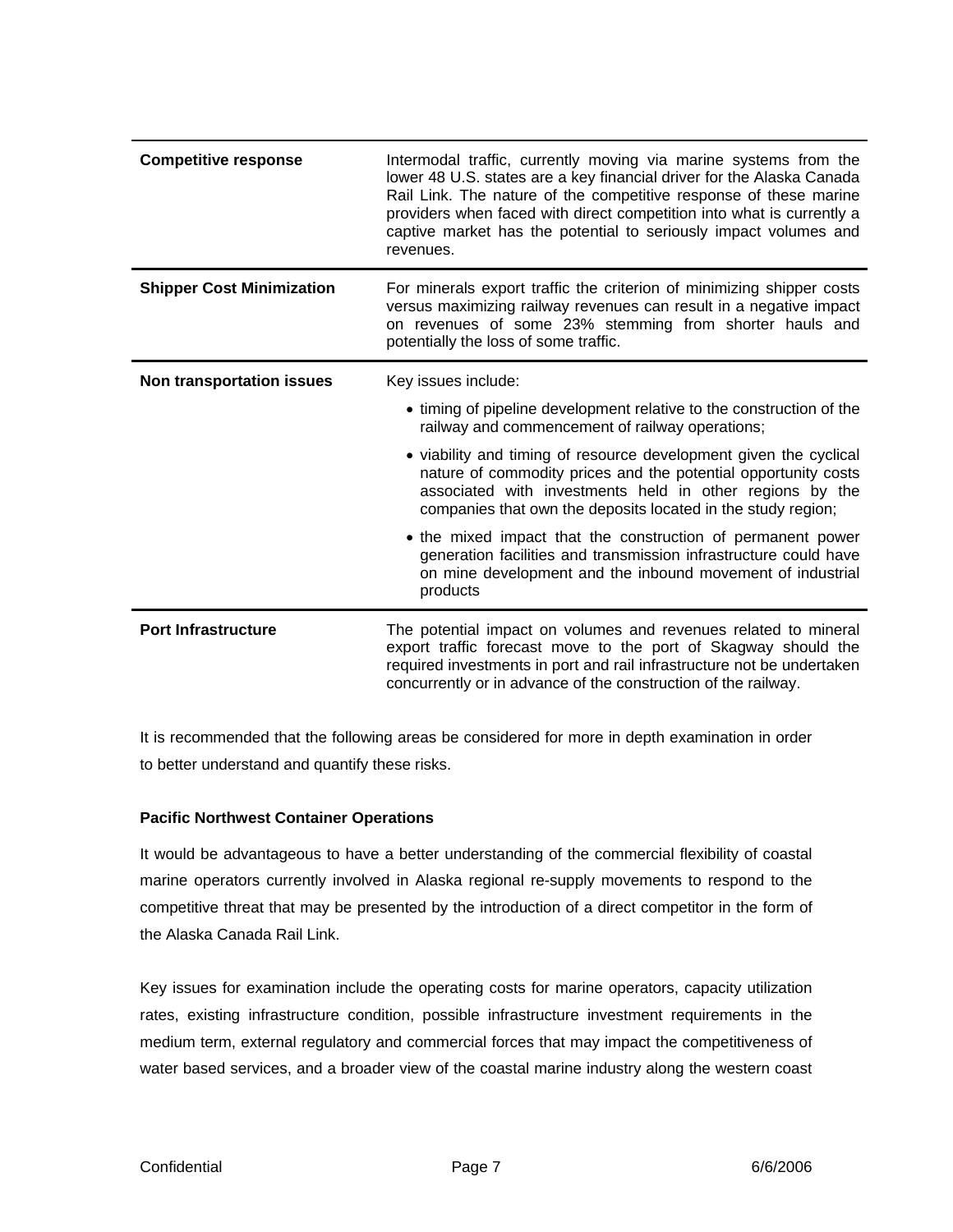of the Americas to gauge overall demand for services and potential opportunities for asset redeployment that may guide operators' competitive response.

#### **Canadian National Railways**

As the principal southern connector to the proposed ALCAN railway Canadian National Railways will be a key commercial partner of the ALCAN railway. Its involvement in this study to date has been limited to participation in stakeholder discussions and individual discussions regarding movements of specific commodities. The analysis and data is now in place to approach CN for a definitive contribution to the project. Key areas for discussion with CN that can serve to mitigate or confirm the perceived risks to the ALCAN railway include: its long-term strategic vision for the CN Aquatrain service, validation of operating capabilities for interline movements of intermodal, industrial, and resource commodities, and confirmation of rate assumptions used in the construction of through rates. These discussions would best be had with the railway's senior management team.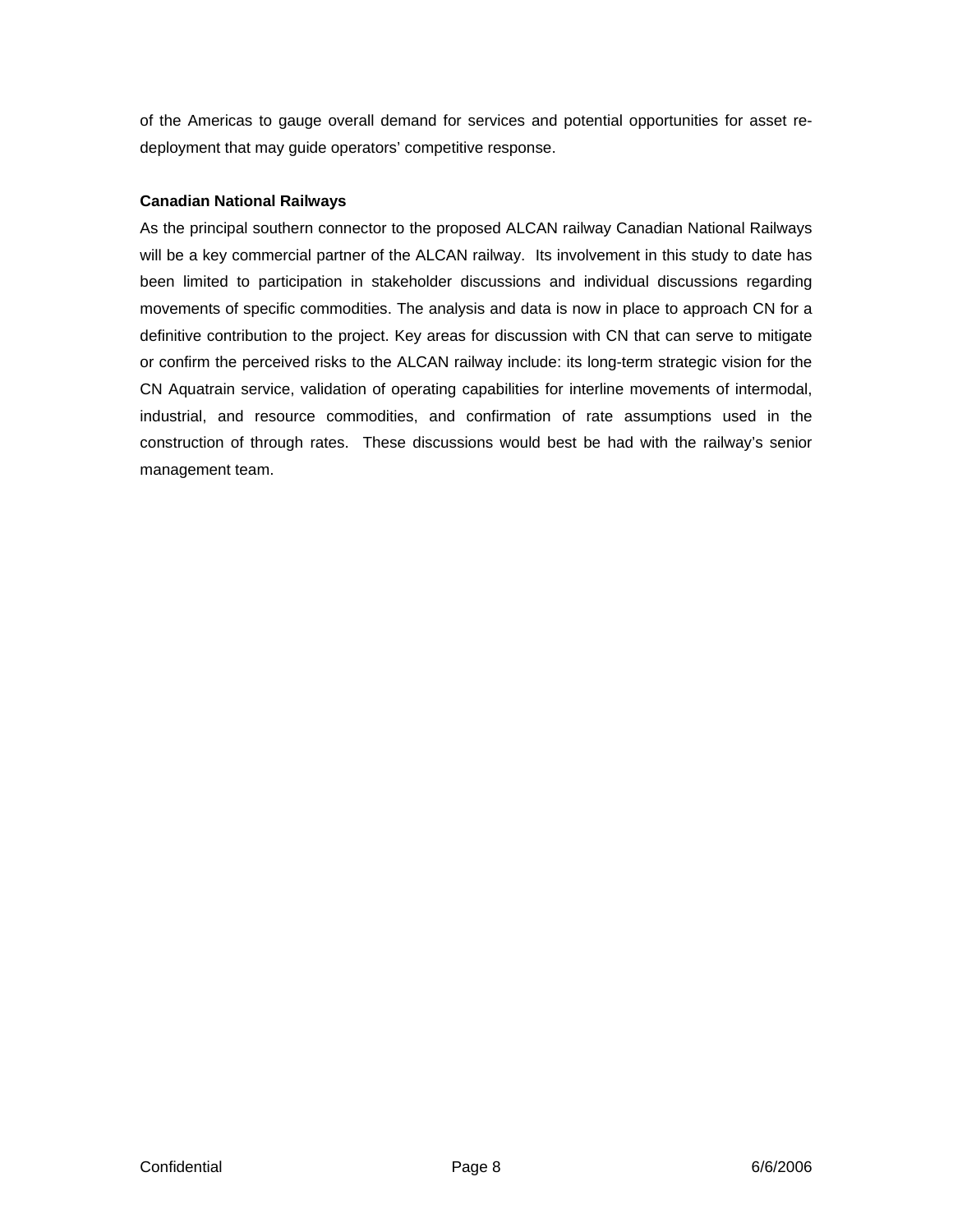# <span id="page-8-0"></span>**1.0 Forecast Methodology and Assumptions**

#### **1.1 Methodology**

The development of the forecasts presented in this report has been completed through the compilation of previously completed analyses that have examined various industry sectors to identify the existing and potential freight traffic that could accrue to the proposed Alaska Canada Rail Link. The principal areas examined include: pipeline projects, regional re-supply, resource projects including mining and oil and gas, mineral export development, and forestry resources. The analytical process undertaken for each of these areas is depicted in Figure 1 below.

|  | Figure 1 - Methodology Overview |  |
|--|---------------------------------|--|

| <b>Traffic Data Development</b> | Review, update and document traffic flows for existing traffic within the<br>identified industry sector                      |  |  |  |  |  |  |
|---------------------------------|------------------------------------------------------------------------------------------------------------------------------|--|--|--|--|--|--|
|                                 | Identify existing transportation rates and modes for traffic currently moving<br>within the identified industry sector.      |  |  |  |  |  |  |
|                                 | Identify potential freight traffic volumes and flows for future potential traffic.                                           |  |  |  |  |  |  |
|                                 | Develop data tables with quantity, source, route, and transportation rates<br>for existing flows.                            |  |  |  |  |  |  |
|                                 |                                                                                                                              |  |  |  |  |  |  |
| <b>Logistics Evaluation</b>     | Working from data tables developed in prior related work packages:                                                           |  |  |  |  |  |  |
|                                 | Assess the market potential for rail movement for origin or to destination<br>markets both domestically and internationally; |  |  |  |  |  |  |
|                                 | Determine rail rate levels required for competitive cost positioning relative to<br>existing transportation capability;      |  |  |  |  |  |  |
|                                 | Estimate rail traffic flows and revenue streams.                                                                             |  |  |  |  |  |  |
|                                 |                                                                                                                              |  |  |  |  |  |  |
| <b>Integrated Forecast</b>      | Integrate results for all inbound and outbound traffic analyses work<br>packages;                                            |  |  |  |  |  |  |
|                                 | Set realistic traffic and revenue targets;<br>٠                                                                              |  |  |  |  |  |  |
|                                 | Identify potentially significant data gaps and market risk areas for special<br>analysis;                                    |  |  |  |  |  |  |
|                                 | Develop rail traffic and revenue forecasts                                                                                   |  |  |  |  |  |  |

#### **1.2 Network Definition**

Much of the initial logistics evaluation work was completed using multiple network definitions for the proposed Alaska Canada Rail Link (ALCAN). The initial network definitions evaluated in both the market and technical analyses included six potential routes as shown in Figure 2 below.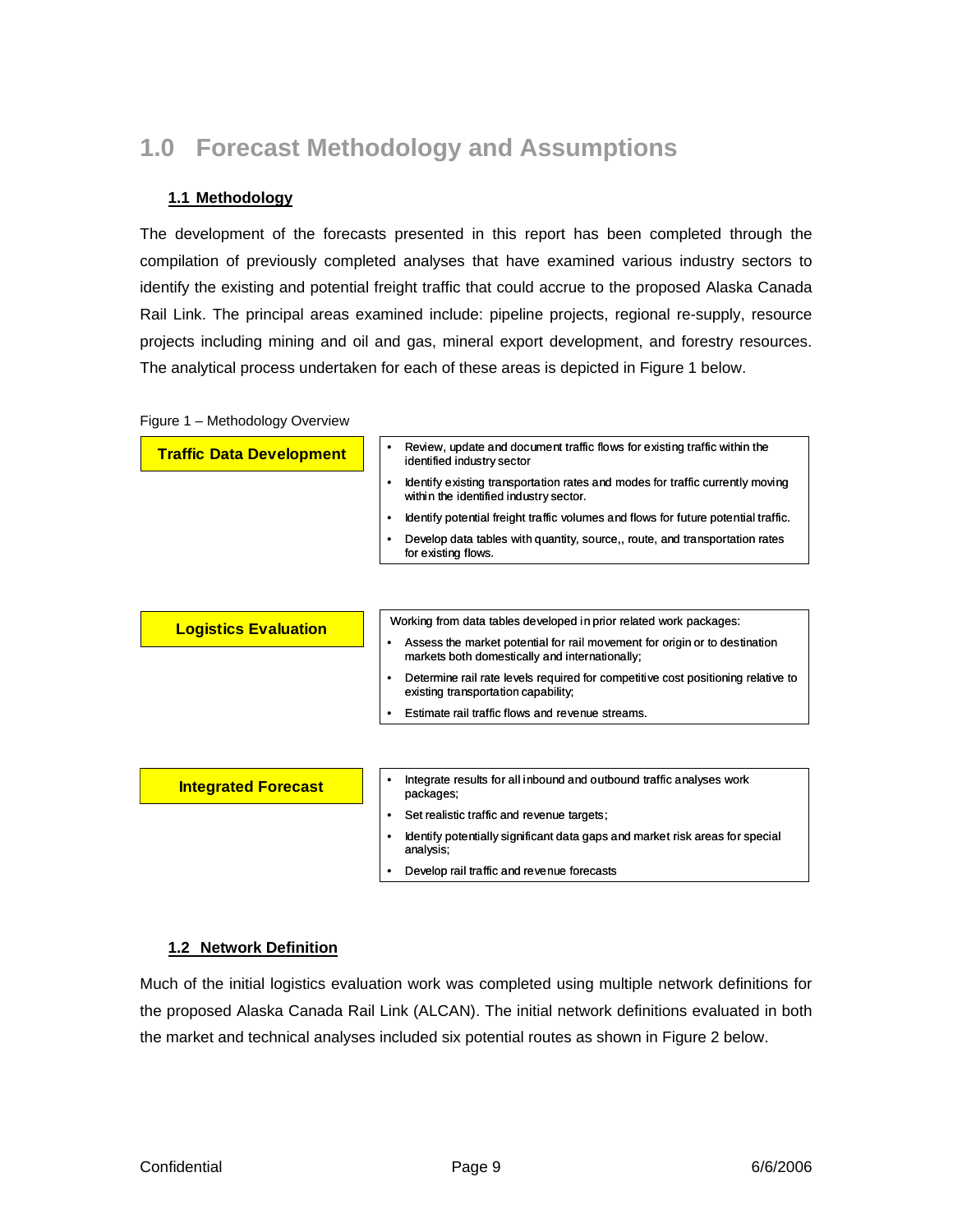Figure 2 – Initial Network Definitions

<span id="page-9-0"></span>

The latter two routes, via New Hazelton, while not included in the initial terms of reference were added to the analysis based on industry input, specifically that received from the mineral resources industry. These companies identified the New Hazelton routing as having significant potential to enhance the feasibility of moving export minerals from southern Yukon and northern British Columbia locations to the Port of Prince Rupert.

Subsequent to the evaluation of the multiple route options it was decided that the final analysis included in the proposed network design. would focus on a single route option. The selected route option is identified as Route #5 in Figure 2 above and graphically represented in Figure 3 below. This route connects with Canadian National Railways' (CN) main line at New Hazelton, British Columbia in the south, moves northeastward through Watson Lake, YT, on to Carmacks, YT and connects at its most northerly point with the Alaska Railroad (ARR) at Delta Junction, AK. Additionally route segments extending southwest from Carmacks to Whitehorse, YT and on to the Port of Skagway are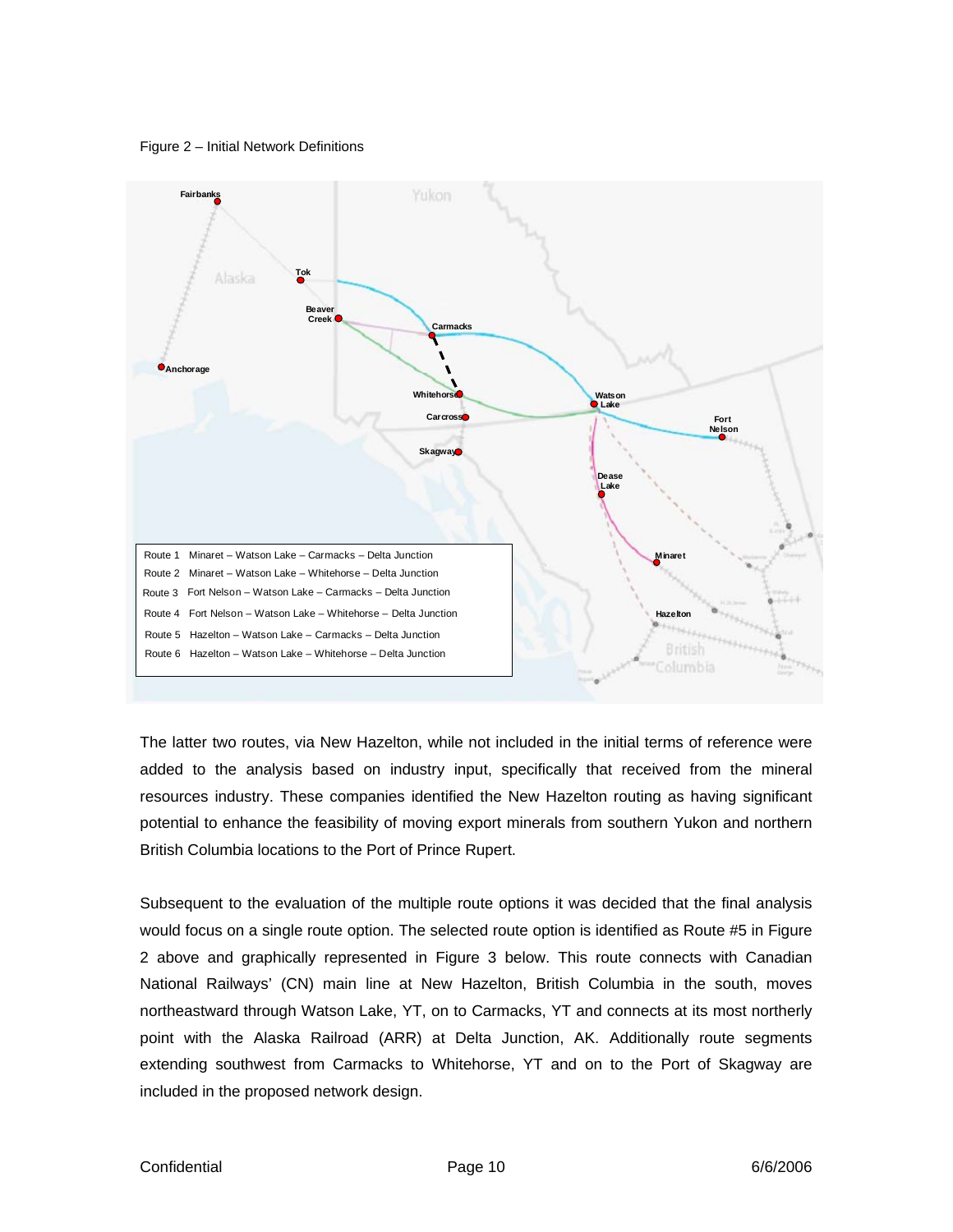Figure 3 – Modified Network Definition

<span id="page-10-0"></span>

This network consists of 1,508 total miles including the route segments between Carmacks -Whitehorse – Skagway. The core north-south route that bridges the existing CN and ARR railways is 1,295 miles long and comparable in length to the other five route options examined. The principal advantage offered by the Hazelton route is the shorter overall distance it offers for movements to and from connections with CN Rail and specifically the distance savings on traffic routing between the Alaska Canada Rail Link and the Port of Prince Rupert, potentially a valuable outlet for mineral resources originating on the ALCAN railway. When measured from the common junction of Watson Lake, this route is 541 miles and 622 miles shorter than the other proposed CN connection points at Minaret and Fort Nelson respectively. As compared to the other route options, this route provides the ALCAN railway with the benefit of longer hauls and higher revenues for bridge traffic moving through to Alaska and in some instances for southbound traffic minerals traffic destined to Prince Rupert.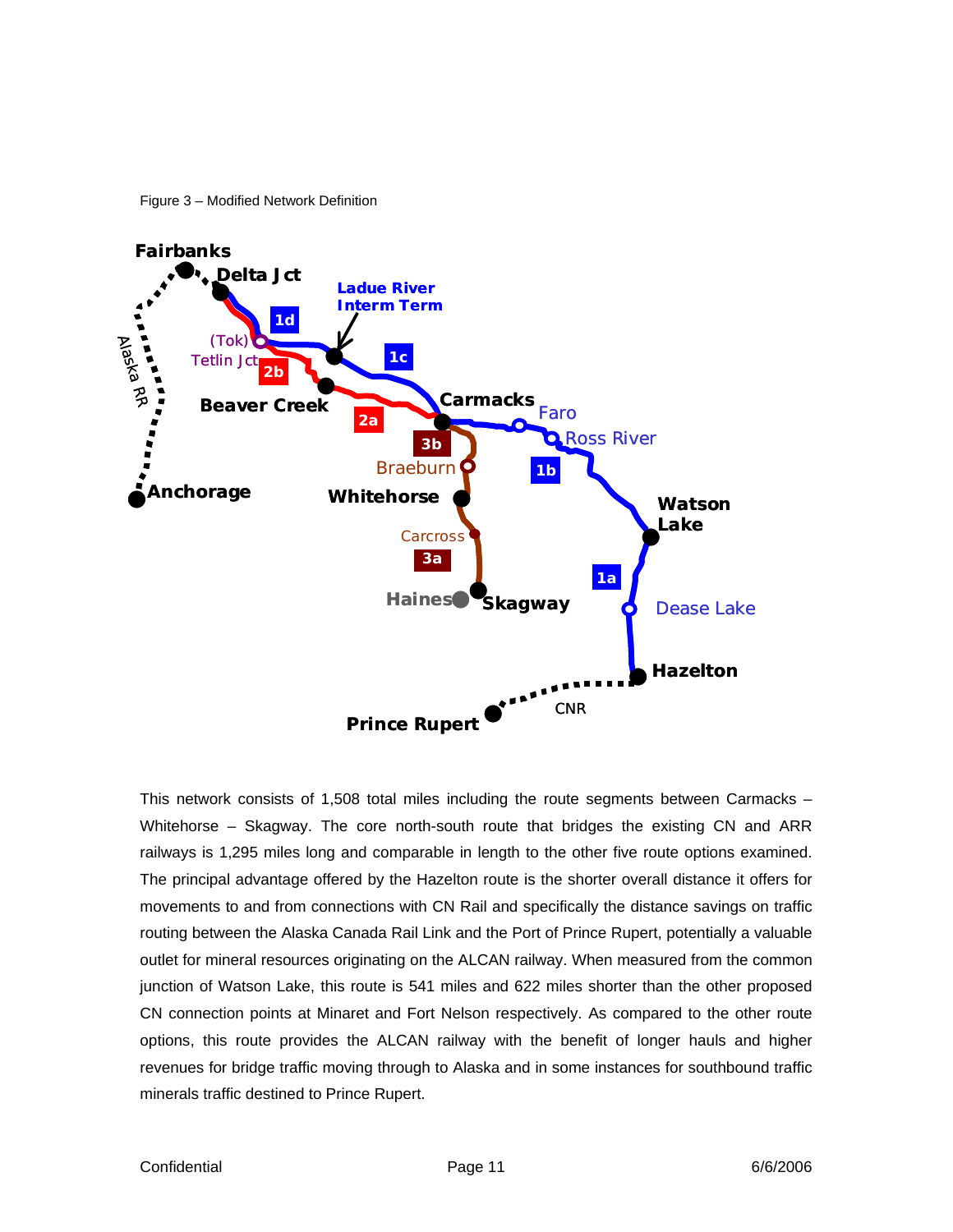#### <span id="page-11-0"></span>**1.3 Forecast Methodology**

The preceding work packages that developed base traffic data and examined the logistics feasibility of various traffic segments were completed by independent consultants working as part of the Alaska Canada Rail Link project team. The methodologies used by the consultants in the completion of their work are documented in the various reports submitted to the project team. While each consultant has employed an independent methodology the principal work steps completed to arrive at the overall forecast included in this report can be summarized as follows:

- discussion with industry representatives; • analysis and assessment of existing traffic flows, patterns, and volumes for each identified industry segment through research of publicly available data and direct
- determination of existing transportation rates in relevant transportation corridors by surface transportation mode through discussion with industry participants and existing transportation providers.
- mineral resource exports and the future construction of the Alaska and Mackenzie Gas • identification of potential traffic volumes that could accrue to the ALCAN railway that do not currently move today – this study element relates principally to the potential for future pipelines.
- from railway providers and rate modeling techniques. development of estimated transportation rates for direct rail movements from known origins to known destination regions using a combination of direct transportation quotes
- integration of individual forecasts into comprehensive inbound and outbound tonnage and revenue forecasts for the ALCAN railway.

Key constraints faced in the development of revenue forecasts for the ALCAN railway include:

- the physical railway infrastructure is not in place requiring the development and application of railway price modeling and assumptions to derive reasonable revenue assumptions for the movement of traffic.
- traffic deemed viable in multiple lanes (e.g. mineral resource traffic to export); • the inability to employ transportation profitability criteria in forecast development resulting in the need for a different criteria to be employed in determining the "best" routing for
- that could potentially move over their network in combination with the ALCAN railway. • potential future connecting railways, most notably CN, do not service this region today and demonstrated little interest in facilitating rate development scenarios for future traffic

#### **1.4 Forecast Assumptions**

These limitations necessitated the development of macro assumptions for the development of estimated ALCAN rail rates and the construction of the overall traffic and revenue forecasts.

Key assumptions include:

• average earnings for existing North American Class 1 railways for selected commodity groups are representative of the types of earnings that could be achieved by the ALCAN railway;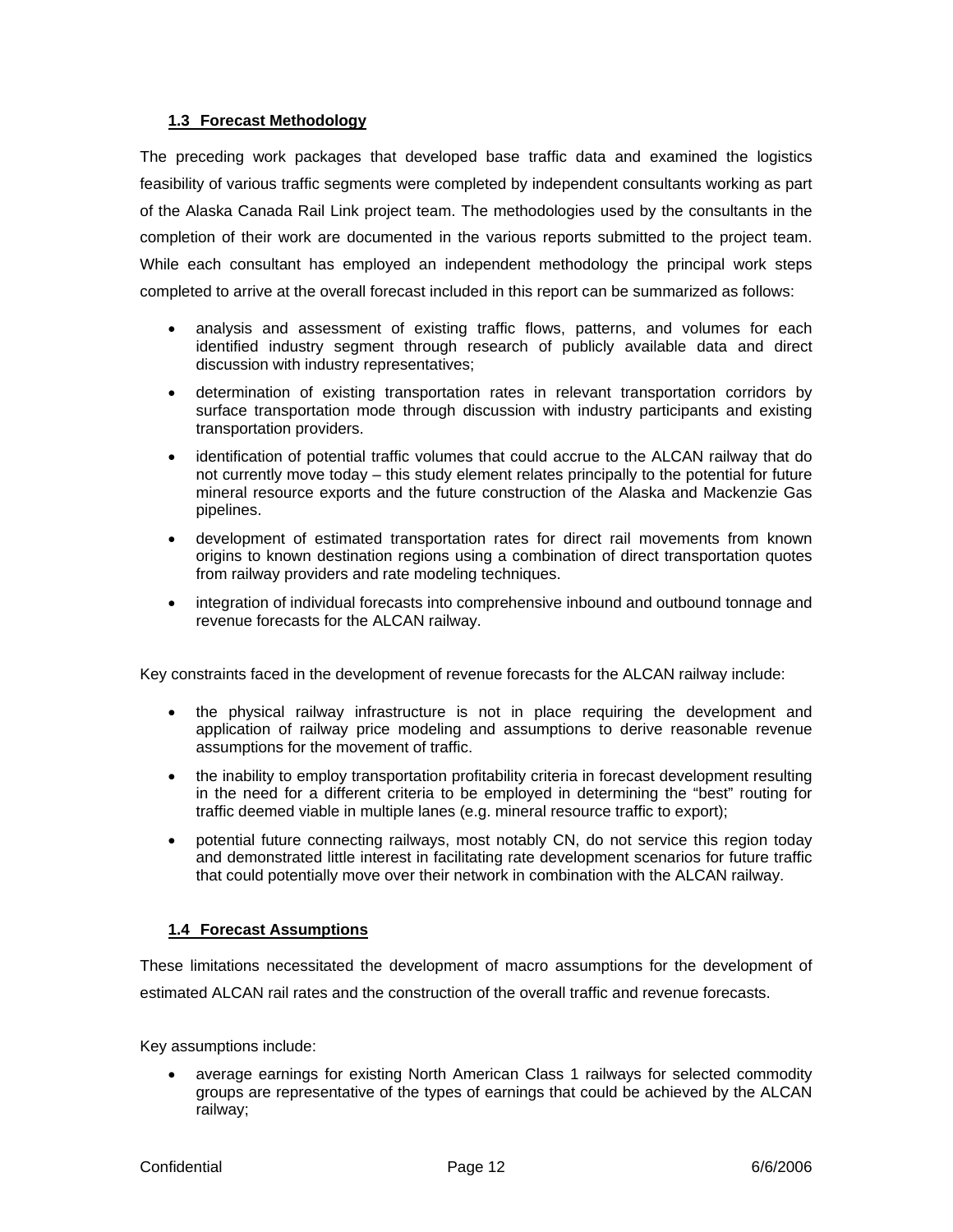- publicly available tariff rates for the movement of selected commodities provide a reasonable basis from which to identify the level of earnings that could be expected across the ALCAN network for movements of similar commodities, similar distances, using similar equipment;
- physical infrastructure required for the movement of traffic through to destination (e.g. volumes and types of commodities; ports) is assumed to be in place and possess sufficient capacity to handle the project
- incremental route construction no limitations or staggering of traffic volumes have been • proposed rail alignments are assumed to be in place in their entirety at the beginning of the forecast period. While subsequent financial analyses may examine the viability of incorporated in the forecasts to reflect such potential scenarios;
- situations where multiple options are available (e.g. mineral export traffic). a criterion of revenue maximization for the ALCAN railway, in the absence of traffic profitability analysis, is a reasonable basis by which to identify optimal routing in

On this latter point we would note that the complimentary analysis underway to examine planned railway operations and costs using this traffic forecast as a key input will enable the assessment of traffic profitability. As this analytical phase is dependant on the development of this base traffic forecast this criterion was not available for evaluating optimal traffic routing in the construction of this forecast. Other assumptions specific to individual traffic segments were employed as noted below.

#### **Pipeline**

raffic volumes related to the construction of the Alaska and Mackenzie Gas pipelines including T pipe, fuel, and equipment are shown in the initial two years of the traffic forecast. It is assumed that the railway infrastructure will be in place and the railway operational prior to the commencement of pipeline construction. It is further assumed that both the Mackenzie Gas and Alaska pipeline projects will move forward in a similar time frame providing the opportunity for the ALCAN railway to transport such materials related to construction activities for both these projects. Finally, it is assumed that these materials will be sourced from Canada and the lower U.S. 48 states and be available for movement by direct rail or in some instances a combination of barge and rail transportation using Alaska and Yukon port destinations in combination with inland rail routings using the ALCAN railway.

#### **Mineral Exports**

Mineral export forecasts are based on a revised methodology that examines the viability of traffic based on net concentrate value as opposed to net ore value<sup>[2](#page-12-0)</sup>. Additionally the forecast reflects

<span id="page-12-0"></span> $2^{2}$  Net concentrate value analysis uses the raw data developed by Gartner Lee but examines the value of the concentrate shipped as opposed to the value of the ore mined. (Requested by Ernst & Young)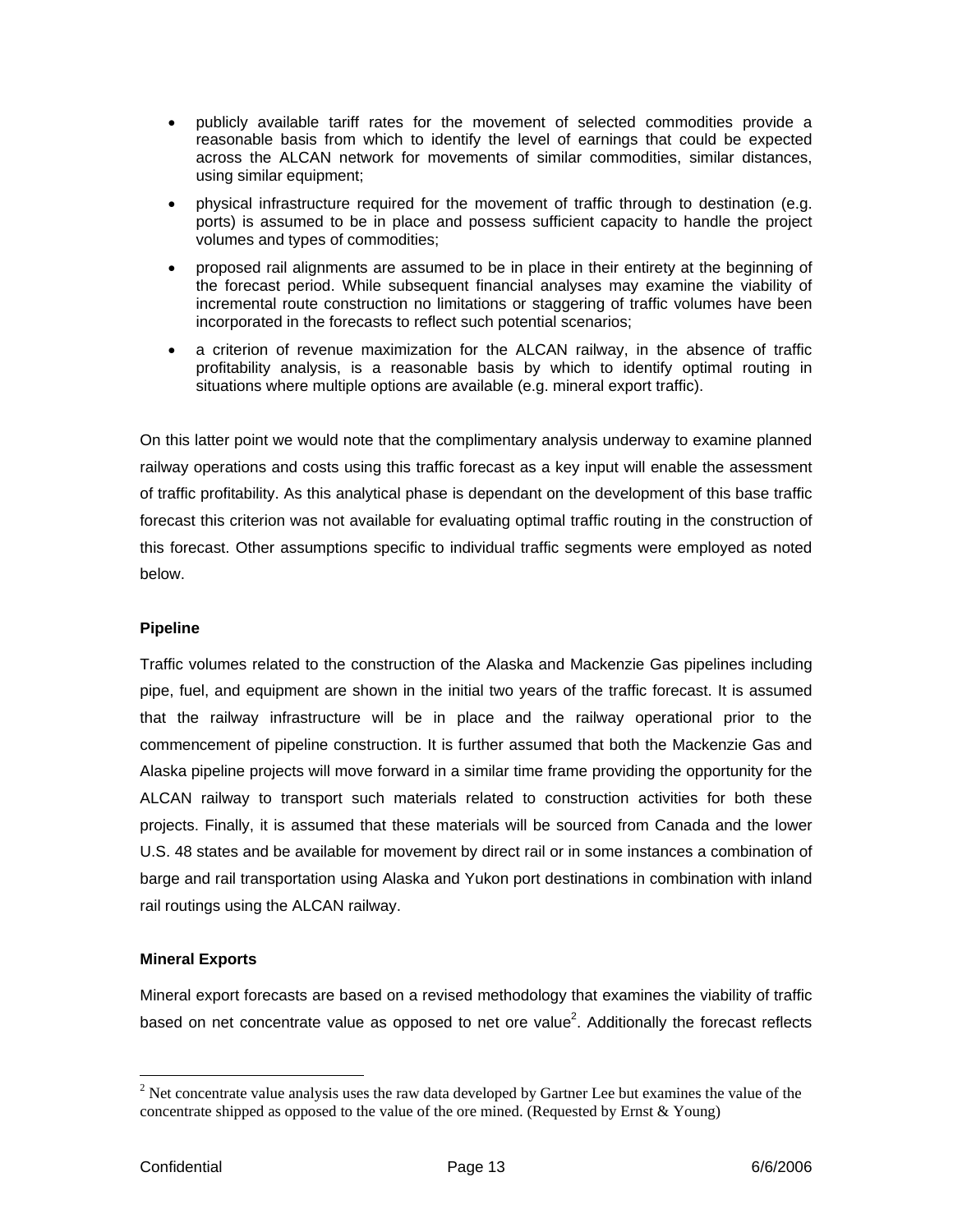annual tonnages and revenues based on expected mine life as opposed to a 30 year annualized view of shipments.

Start up of individual mines has been staggered over a three-year period based on determinations made by Ernst and Young. No mineral export traffic is assumed to begin movement on the ALCAN railway until the fourth year of operations. This timing reflects the assumption that some mine construction would begin in the initial year of railway operations and be completed (for each mine) over a three-year timeframe resulting in a construction phase for such operations that spans the initial five years of railway operations. This assumption, while delaying the commencement of mineral exports traffic, provides for the capture of the industrial commodities for rail movement related to the construction and development of these mines.

#### **Resource Projects**

Resource project activity relates to the movement of inbound supplies for support of ongoing operations and development of both the mining and oil and gas industries. This forecast component is limited to the industrial products associated with the expected mineral development activities.

There is little oil and gas exploration and development ongoing in the Yukon and while the potential unit volumes to support such operations were developed through the course of Work Packages A1 (b) and A1 (e) no reasonable assumptions, based on available information, can be made on the future level of activity in this sector and as such no volumes or revenues have been included in the forecast presented in this report.

Alaska based oil and gas development is significantly further advanced and is expected to grow in the future as a result of the construction of the proposed Alaska and Mackenzie Gas pipeline projects. Current traffic volume associated with the support of Alaska gas production was identified by members of the consulting team in the completion of a prior work package. These volumes, consisting principally of chemicals and tubular products were identified as originating in the lower 48 U.S. States moving to Alaska using a rail-barge-rail supply chain through the Alaska Rail Belt Marine system through the ports of Seattle and Whittier.<sup>[3](#page-13-0)</sup> For the purpose of this analysis these current traffic volumes have been captured in the regional re-supply analysis, Work Packages A1 (a) and (d), and to avoid duplication have not been identified separately within the resource project category. No forecast of future traffic was provided to QGI Consulting and as

<span id="page-13-0"></span><sup>&</sup>lt;sup>3</sup> Oil and gas resource development work for Alaska completed by Lockheed Martin Co. in the completion of Work Package A1 (a).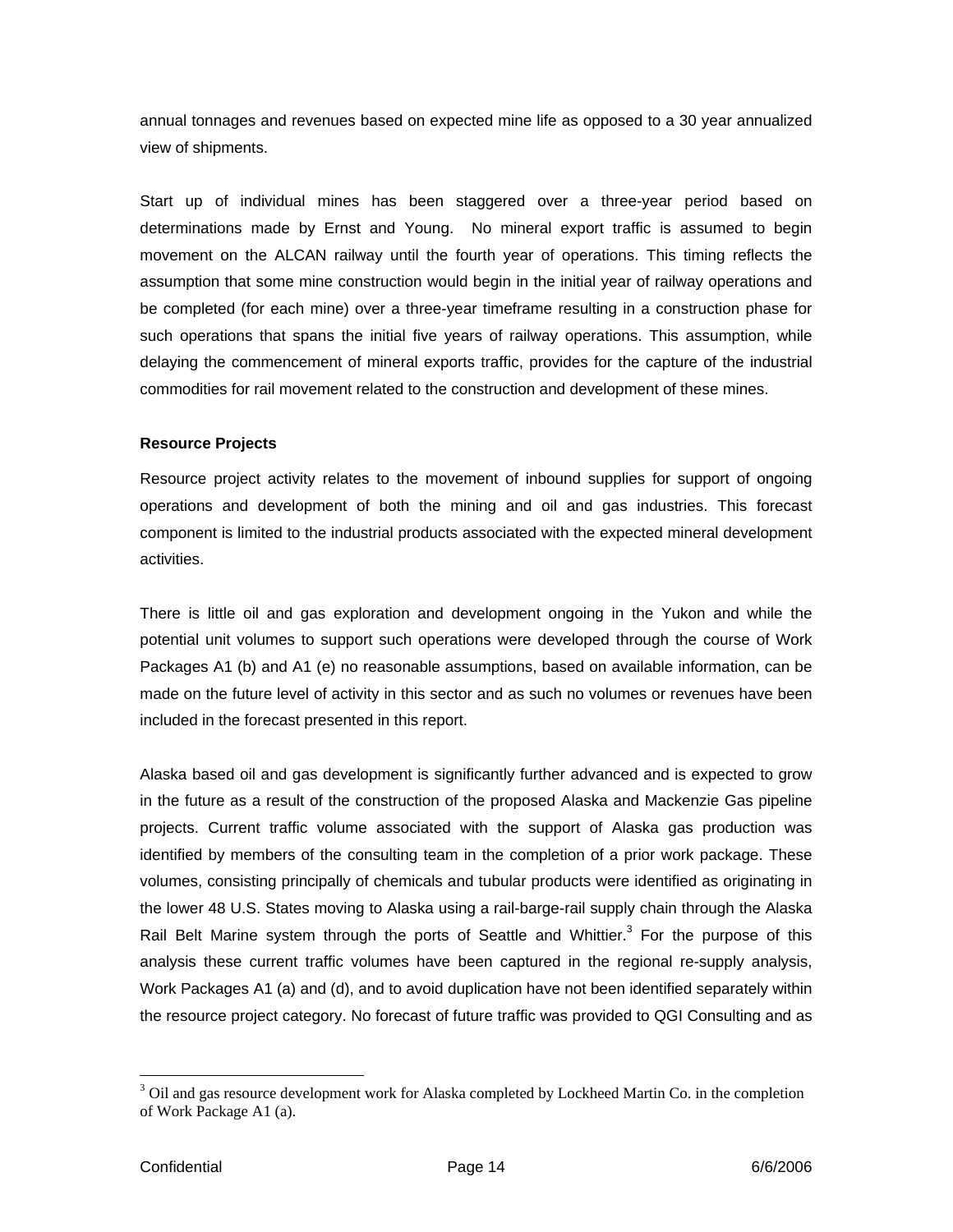such no future traffic in this regard, beyond a continuation of current volumes, has been included in the forecast.

#### **Regional Re-supply**

Regional re-supply traffic consists principally of general merchandise traffic moving into the Alaska and Yukon markets to support general economic activity. As noted earlier included in this forecast are the volumes of industrial products moving via the two rail barge systems that support ongoing oil and gas exploration and operations in Alaska.

The majority of the traffic within this category consists of general merchandise traffic currently moving in containers from the Seattle / Tacoma region to various Alaska ports. While it is recognized that the existing traffic is a combination of containerized cargo, bulk cargo, and noncontainerized industrial cargo (i.e. vehicles and machinery) the available information does not provide the ability to segregate the traffic. We have reasonably assumed that the large majority of the traffic is containerized freight and as such if it were to be moved using direct rail routings that it would remain containerized and move in an intermodal service.

This traffic is the focal point of differentiation between the two forecast scenarios presented in this report. The high or optimistic forecasts assumes that direct rail routings can capture 100% of this traffic whereas the more conservative forecast view assumes only 50% of the estimated market shifts to rail.

#### **Forestry Resources**

The forecasts developed for this report **do not** include any forest products traffic. At present, forest products production in the Yukon is limited to small niche markets and local operations and volumes are very low and not suitable for conversion to rail transportation. While various interests have advocated for the creation of a lumber industry in the southeast Yukon – centered on Watson Lake – a number of factors have to date combined to prevent the emergence of a competitive export-oriented lumber industry in this region. These factors, which include uncertainty of assured fiber supply and higher total manufacturing costs than competitive regions are, in our opinion, likely to persist into the future. In the case of Northeastern British Columbia, the proposed rail alignment between Watson Lake and Hazelton through the Cassiar Timber Supply Area would not likely lead to the development of new lumber or wood products production capacity due to the extreme terrain and limited allowable cut for timber in this region, whose resources would be expected to continue to supply existing mills. In Alaska, forest products production has decreased steadily due to competitive factors. In addition, the major commercial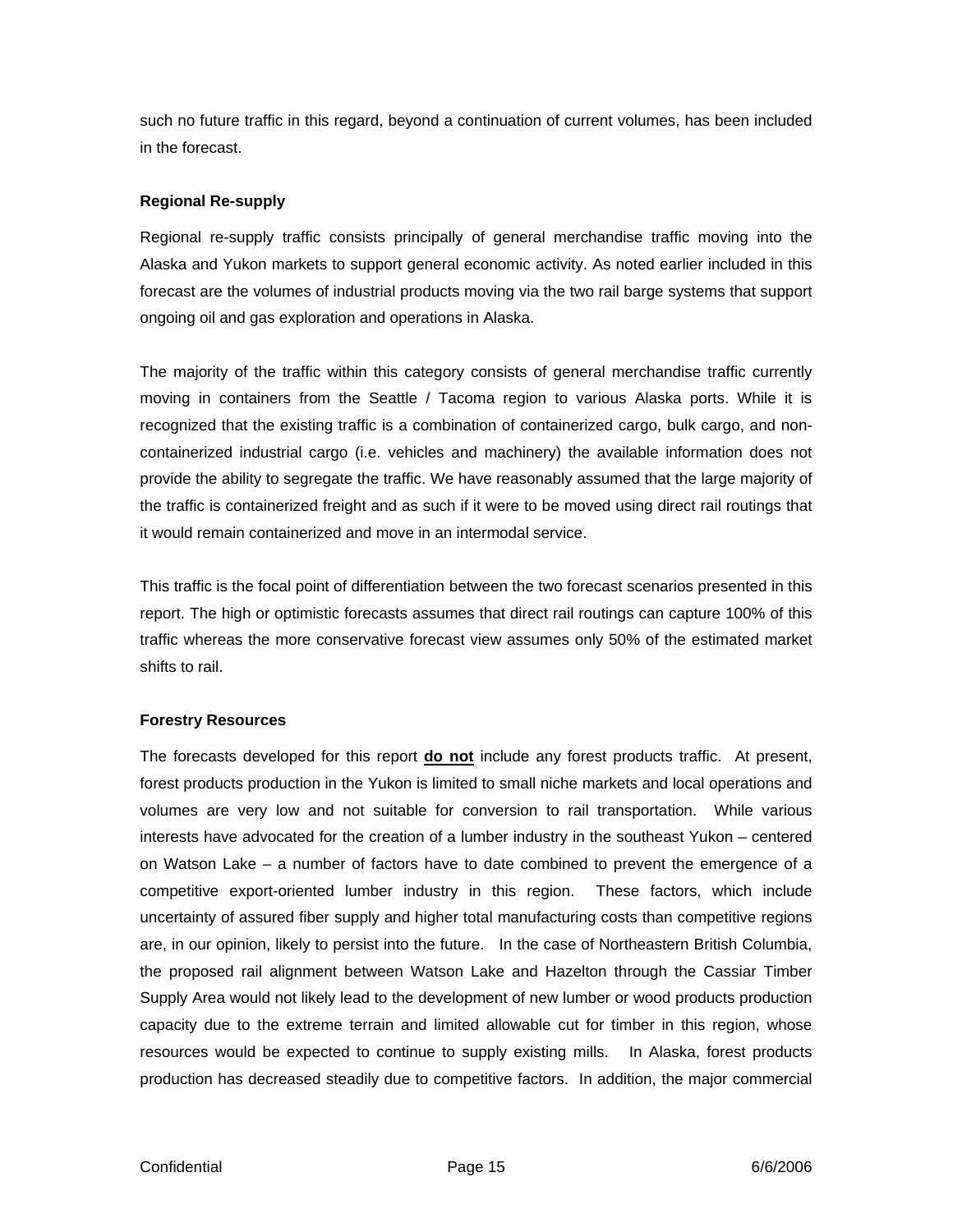fiber resources are located in southeast Alaska, which is close to competitive water transportation and not situated such that it could reasonably take advantage of the proposed rail routings.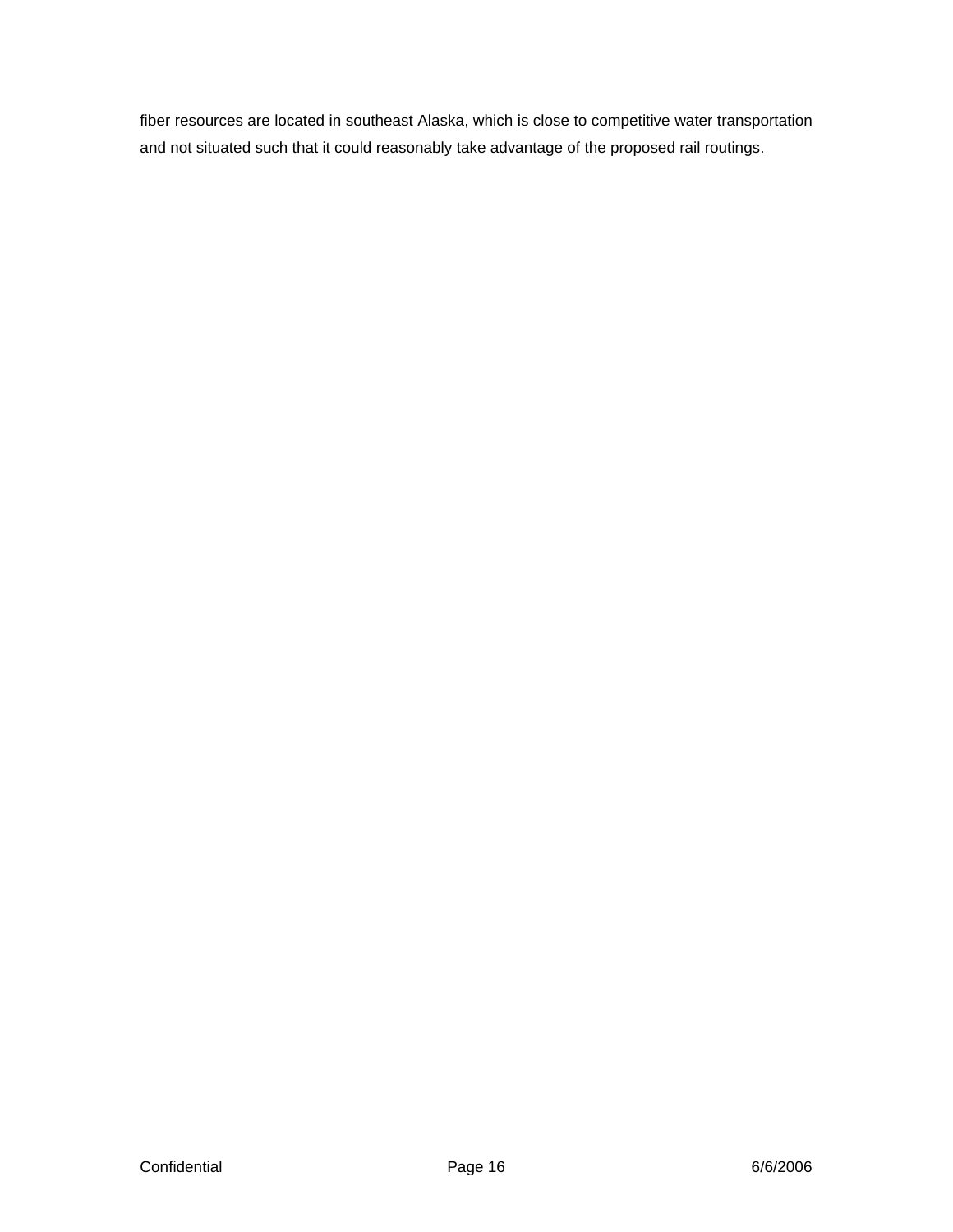### <span id="page-16-0"></span>**2.0 Traffic Forecasts**

The tonnage and revenue forecasts presented in this report constitute the base or Tier 1 forecasts for the Alaska Canada Rail Link. These forecasts have been created through the amalgamation of preceding work undertaken by members of the broader consulting team. We note that that the initial base forecasts, submitted in prior reports, have been modified based on an initial review by the financial consultants retained to develop the investment model and business case. Most notable among these modifications are a change in the methodology used to assess the viability of mineral deposit traffic, the timing and volumes associated with mineral exports, and the estimates of market share capture and associated timing for intermodal traffic.

It is further noted that as of the writing of this report the financial and investment case analyses are ongoing. These analyses include the examination of so-called Tier 2 and Tier 3 revenues related to the shipment of refined metals and processed iron ore traffic from Alaska and Yukon origins to export markets. QGI Consulting has not undertaken this phase of the analysis and as it remains ongoing these tonnage and revenue values are not included in this report.

#### **2.1 Forecast Scenarios**

This report presents two traffic and revenue scenarios for the Alaska Canada Rail Link. The two scenarios are distinguished based on a single factor – the expected level of market share that the railway can capture for direct rail movement of intermodal traffic currently moving to the Alaska market via marine based transportation from the US Pacific Northwest.

This traffic segment is the principal revenue driver for the ALCAN railway over the course of the planning period accounting for 51% and 66% of total revenues in the conservative and optimistic forecasts respectively. The intermodal traffic contained in the forecasts consists of a number of distinct traffic flows including:

- truck traffic moving between Yukon / Western Canada and Alaska;
- truck traffic moving between Western Canada / Alaska and Yukon; and
- container traffic moving by barge and vessel from the US Pacific Northwest to Alaska.

It is this latter traffic flow that accounts for the majority of the intermodal traffic (97%) and that poses the largest single risk to the overall revenue forecast. It is assumed that this block of traffic is captured at 50% and 100% market share rates in the two forecast scenarios while the balance of the traffic has been held constant. Additionally the market capture rate in both scenarios has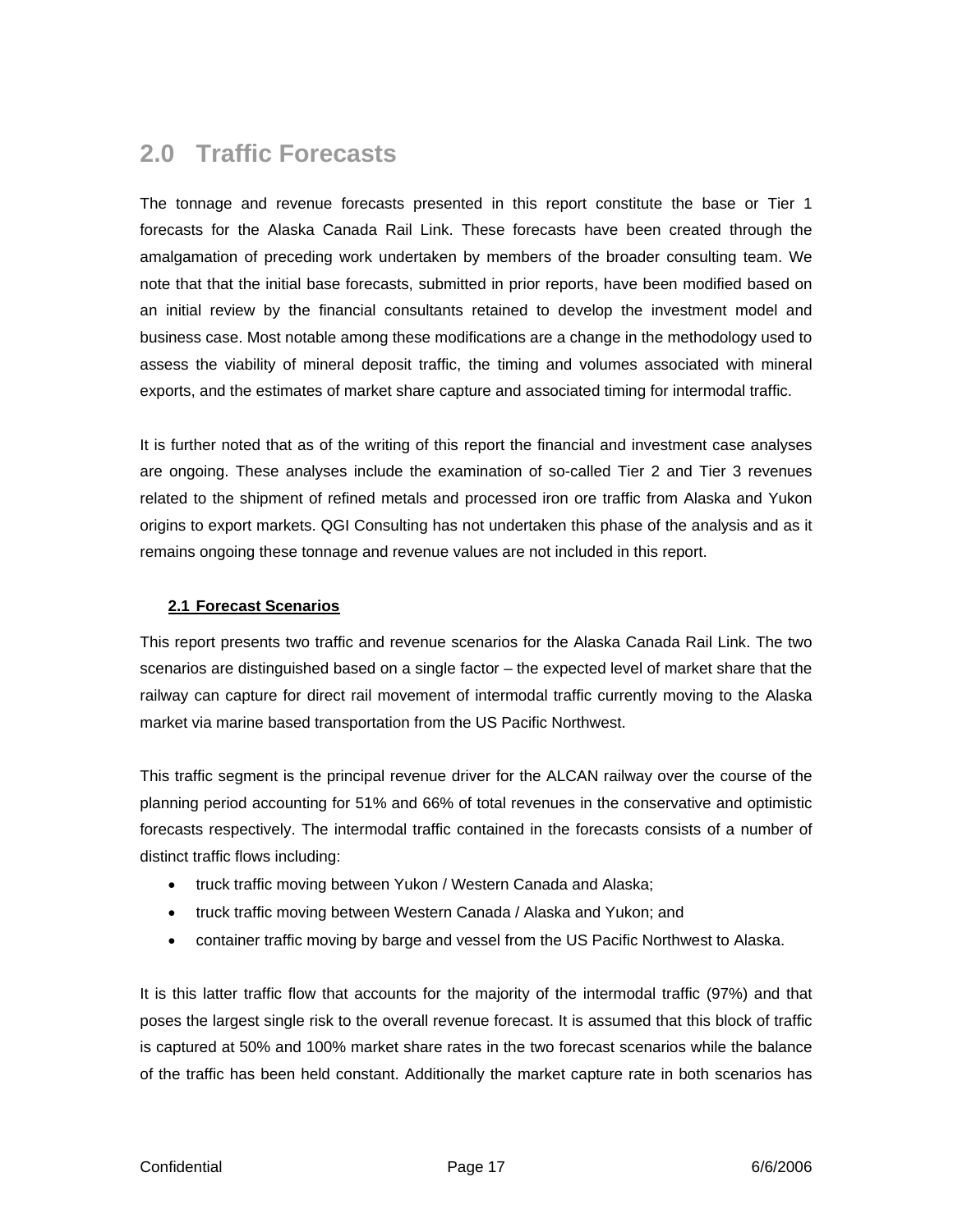been set at 20% per year growth over a five year period to capture the total achievable annual volumes.

#### **Mineral Exports / Resource Projects**

This traffic while substantial is reasonably assumed to be an all or nothing probability. It is logical that export mineral traffic would move via rail and it is unlikely that meaningful development will occur without the railway in place. We are of the opinion that the risk associated with this traffic lies not in whether or not the ALCAN railway, if in place, will capture all the available traffic in this segment but rather whether or not the traffic will materialize at the levels projected. A number of critical factors beyond the existence of railway infrastructure will determine the viability of these mines including world commodity prices, global supply demand balances, power generating and transmission infrastructure, and the strategic investment and development decisions to be made by the resource owners.

The inbound industrial traffic to construct and support the operations of these mines is tied directly to the specific mines to be developed and the rate at which they come into production. The types of commodities are conducive to rail transportation and will likely not be sourced from local markets.

Based on this rationale we have opted to hold the volumes and revenues associated with these two traffic segments consistent across both forecast scenarios.

#### **Pipeline Traffic**

Volumes and revenues associated with the movement of fuel, pipe, and equipment for the construction of the Alaska and Mackenzie Gas pipelines are held constant through the two forecast scenarios. The logistics options for movement of these commodities have been evaluated based on the assumed material sources and against the logistics options available. The forecast reflects only those volumes and revenues that reflect the movements where the rail or combination marine-rail logistics are feasible and provide for the best estimated transportation cost for the shipper.

As with the mineral exports traffic there are greater forces at play that will influence the appearance of this traffic. Timing is likely the single largest risk to the realization of these revenues with the risk being that the pipeline(s) would move forward on a schedule that would pre-date the construction and operation of the railway.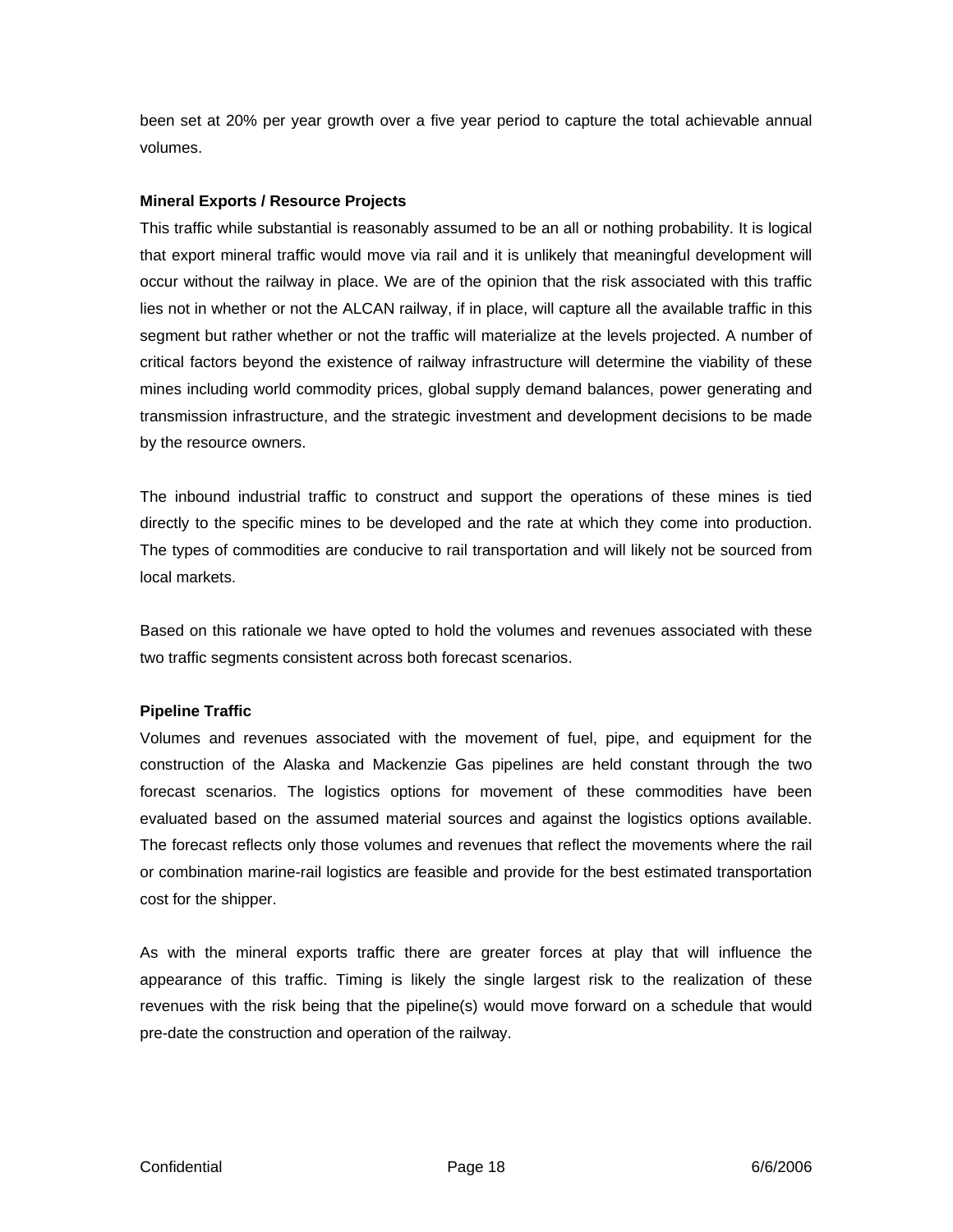#### <span id="page-18-0"></span>**Rail Barge Traffic**

Estimated rail barge traffic of some 300,000 tons per year has not been sensitized across the two scenarios. The competitive analysis of this existing traffic leads us to believe, with relative high confidence, that this traffic could be captured in its entirety by a direct rail link to the Alaska market. While it is assumed that all the traffic can be captured the market growth for the railway within this traffic segment has been, similar to the intermodal traffic, grown incrementally at a rate of 20% per year over a five-year period. With total estimated revenues of \$8 million per year any variation in the achievable traffic level will not have a material effect on the overall financial performance of the railway as it represents but 5% of total revenues.

#### **2.2 Summary**

The ensuing forecast summary will discuss both forecast scenarios concurrently highlighting the impact of the varying level of intermodal traffic where appropriate.

It is estimated that over the 30 year planning horizon<sup>[4](#page-18-1)</sup> that the ALCAN railway will transport between 174 and 200 million tons of freight generating revenues between \$5.5 and \$8.1 billion. The principal difference between these forecast scenarios is the assumed market share to be captured for intermodal traffic that currently enters the Alaska market using marine transportation from the U.S. Pacific Northwest, specifically the ports of Seattle / Tacoma. At the lower, or conservative end of the scale it is assumed that the railway will be successful in capturing 50% of this market whereas in the higher more optimistic scenario it is assumed that 100% of this market will shift to rail. The traffic forecast is segmented into three principal traffic types namely:

- **Originated:** Traffic originating on the ALCAN railway and terminating either on its own lines or on another railway (intra-line versus interline).
- **Terminated:** Traffic originating on another railway and terminating on the ALCAN network.
- **Bridge:** Traffic originating on another railway that moves across some portion of the ALCAN railway and terminates on another railway.

Figure 4 below provides a high level summary of the forecast tons and revenues over the thirty planning horizon segmented along these lines.

Figure 4 – Forecast Summary

<span id="page-18-1"></span><sup>&</sup>lt;sup>4</sup> The 30 year planning horizon actually reflects a 33 year period (Year  $3 - 36$ ) which provides for the capture of all mineral export traffic having a mine life of 30 years or more for a minimum 30 year period.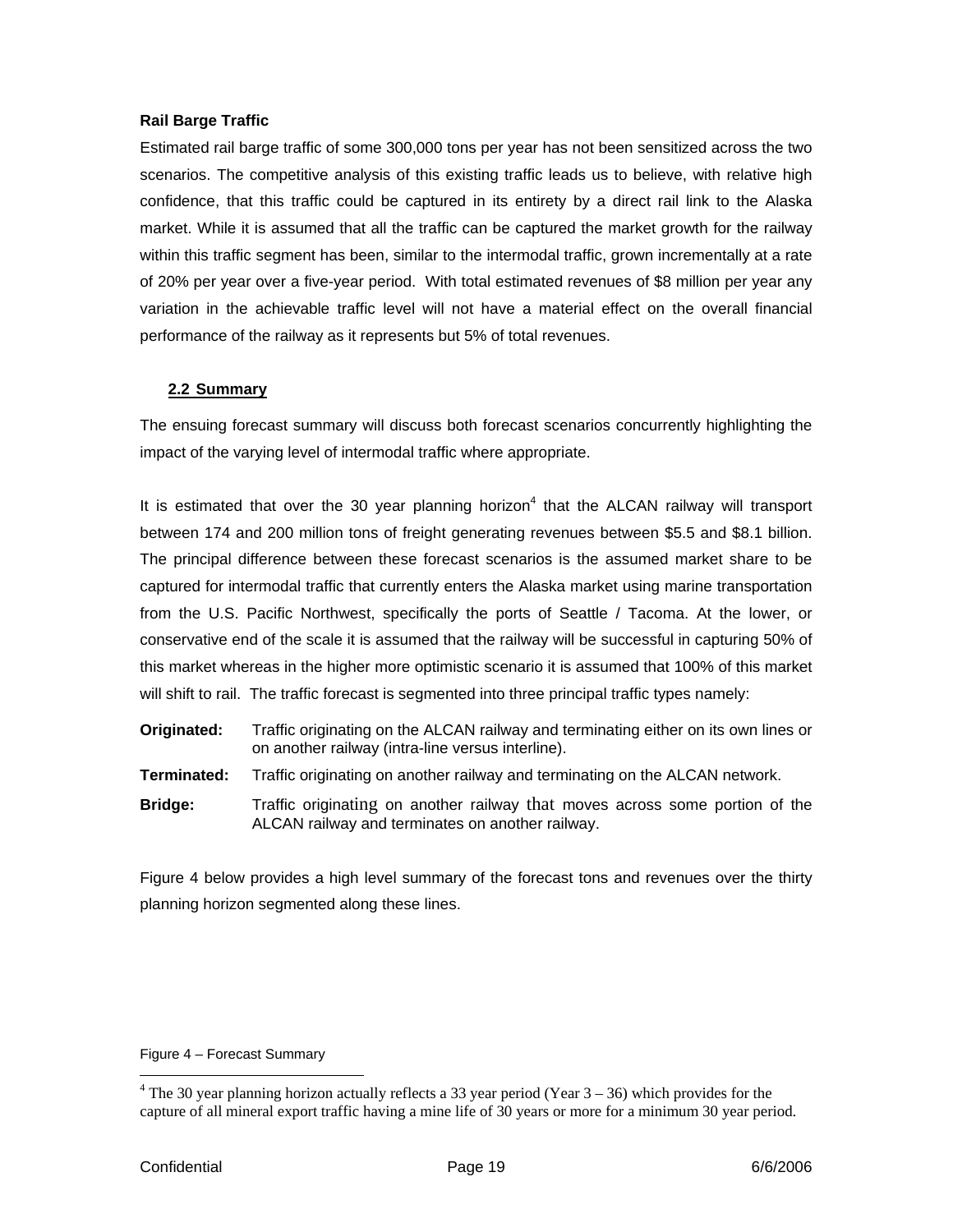<span id="page-19-0"></span>

|                               |                     |                | <b>Optimistic</b>   |                |                |  |
|-------------------------------|---------------------|----------------|---------------------|----------------|----------------|--|
| <b>Traffic</b><br><u>Type</u> | <b>Tons</b>         | <b>Percent</b> |                     | <b>Revenue</b> | <b>Percent</b> |  |
| Terminated                    | 41,512,275          | 20.7%          | \$                  | 469,303,050    | 5.8%           |  |
| <b>Bridge</b>                 | 71,426,057          | 35.5%          | \$                  | 5,905,157,144  | 72.5%          |  |
| Originated                    | 88,014,558          | 43.8%          | \$                  | 1,774,849,444  | 21.8%          |  |
| <b>Total</b>                  | 200,952,890         |                | \$                  |                |                |  |
| <b>Traffic</b>                |                     |                | <b>Conservative</b> |                |                |  |
| <u>Type</u>                   | <b>Tons</b>         | <b>Percent</b> |                     | <b>Revenue</b> | <b>Percent</b> |  |
| Terminated                    | 41,512,275          | 23.9%          | \$                  | 469,303,050    | 8.5%           |  |
| <b>Bridge</b>                 | 44,157,991          | 25.4%          | \$                  | 3,266,153,717  | 59.3%          |  |
| Originated                    | 88,014,558<br>50.7% |                | \$                  | 1,774,849,444  | 32.2%          |  |
| <b>Total</b>                  | 173,684,824         |                | \$                  | 5,510,306,211  |                |  |

#### **2.3 Terminating Traffic**

Freight destined to ALCAN served locations consists of two principal traffic types – industrial products to facilitate mine construction and operations and traffic related to the construction of the Alaska and Mackenzie Gas pipelines. This traffic accounts for an estimated 41.5 million tons and \$469 million dollars in railway revenues over the thirty year planning horizon. While accounting for slightly more than 20% of total volumes this traffic represents only 6 - 9% of total revenues. This low level of revenue is attributable to the relatively short haul, as compared to other traffic segments, for movement of these commodities to ALCAN destinations.

Approximately ninety-five percent of all terminated traffic is made up of industrial commodities for construction and operation of mining operations. Based on the assumed timing for mine development and construction it is expected that 75% of this traffic would move in the initial twenty years of railway operations. In the longer term (20-30 years) this traffic, consistent with the forecasted decline in mineral export activities within the same timeframe declines significantly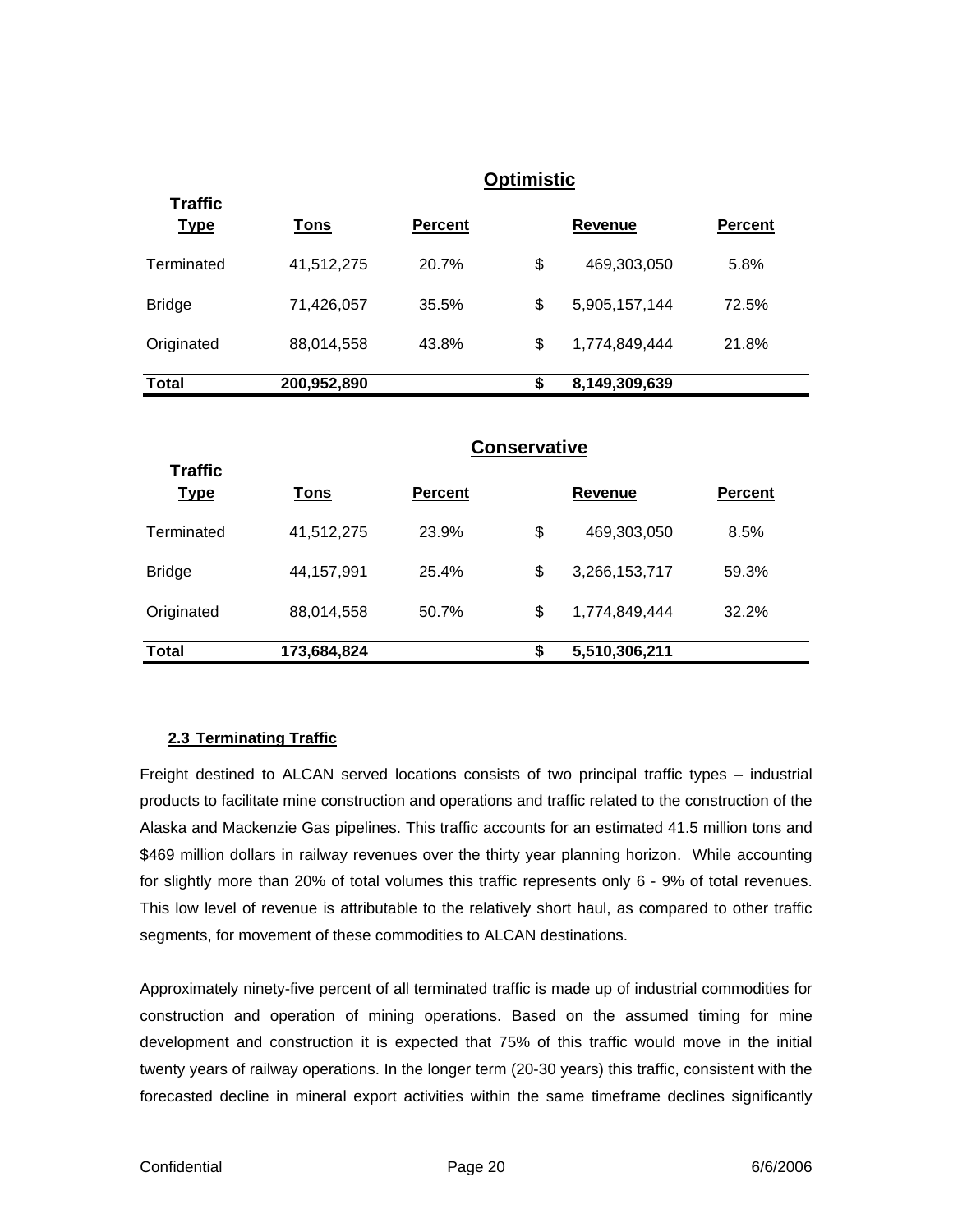<span id="page-20-0"></span>reaching an annual volume of less than 200,000 tons per year in the latter stages of the planning period.

Pipeline construction traffic, representing 1.9 million tons and \$39 million in railway revenues, is forecast to move over the course of the initial two years of railway operations. This timeframe (duration as opposed to timing) is consistent with the pipeline construction plans currently under development by the various producer groups and reflects information gleaned through direct discussions with these companies.

#### **2.4 Originating Traffic**

With the exception of very nominal freight volumes related to de-mobilization of pipeline construction equipment the outbound or originating traffic consists wholly of export mineral traffic originating in northern British Columbia, Yukon, and Alaska.

The export ores and concentrates through either the ports of Skagway or Prince Rupert represent 87 million tons and \$1.76 billion in rail revenues over the thirty year planning period. These volumes are based on an estimated twenty-one (21) mines being constructed in the initial five years of railway operations. The forecast reflects the staggering of traffic accounting both for the timing of mine construction and the expected duration of shipments based on estimated mine life. It is estimated that minerals export traffic will peak at 5.7 million tons and \$21 million dollars annually over a five-year period beginning in the  $5<sup>th</sup>$  year of railway operations. Subsequently the traffic will, based solely on these mines<sup>5</sup>, decline steadily as deposits are exhausted reaching annual shipments of less than 300,000 tons and revenues of \$6.8 million per year in the latter stages of the planning period.

#### **2.5 Bridge Traffic**

Overhead or bridge traffic represents approximately 35% of total traffic but at 73% of estimated total railway revenues (25% and 60% in the conservative view) represents the most significant share of the forecasted revenue for the ALCAN railway. This traffic consists principally of intermodal and industrial products traffic moving from southern origins to the Alaska market. The length of haul as compared to other traffic segments drives the significant revenue weighting for this traffic. Nearly all of this traffic, with the exception of limited volumes destined to the Yukon, would traverse the entire length of the 1,295 mile ALCAN railway to connect with the Alaska

<span id="page-20-1"></span><sup>&</sup>lt;sup>5</sup> There exist significant other base metal and coal deposits within these regions that are not included in the forecast, as the assessment methodology has deemed them not to be viable for production or shipment within the analytical framework used.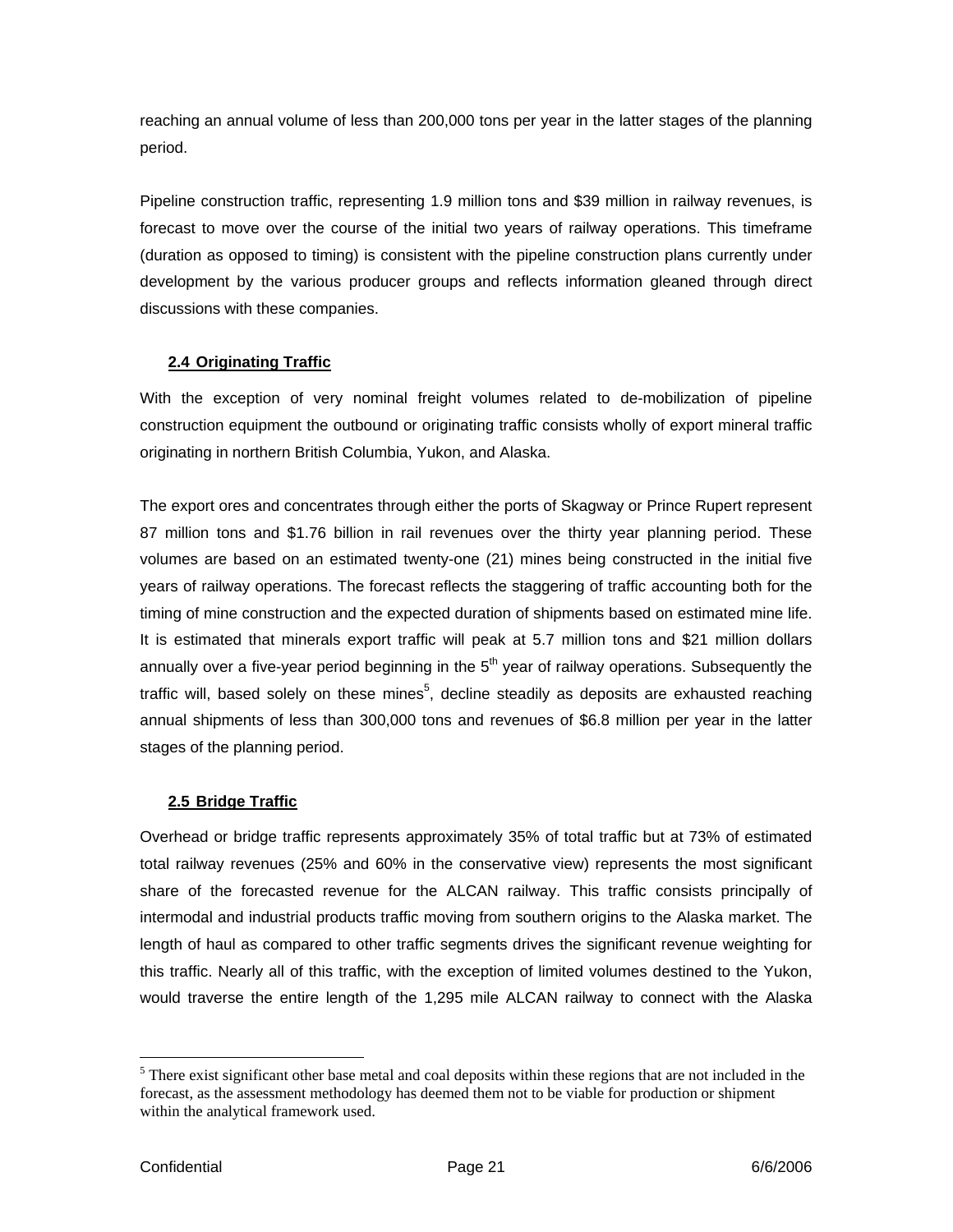Railroad at Delta Junction for furtherance to the principal population centers of Fairbanks and Anchorage.

Detailed traffic forecasts are provided in the Appendices to this report.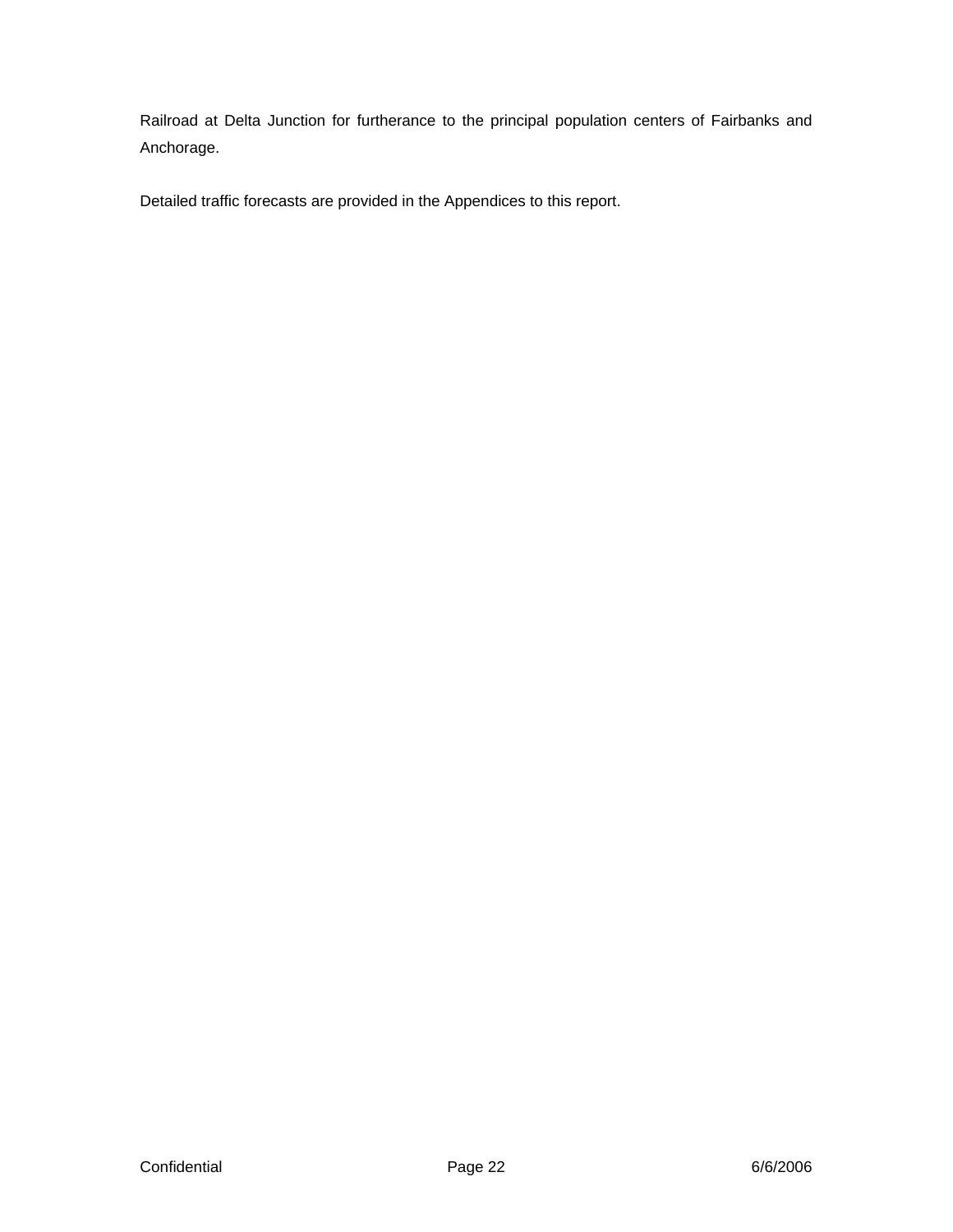### <span id="page-22-0"></span>**3.0 Key Areas of Risk**

The terms of reference for this work assignment called for the identification of key areas of risk and areas recommended for further special analysis. The following section provides a summary of areas of potential risk, a number of which have been previously identified by the various independent consultants in the completion of their preceding work assignments.

#### **3.1 Revenue Estimation Methodology**

Revenue forecasts for the Alaska Canada Rail Link are based on a number of inter-dependant variables and assumptions using the best information and data available to the consulting team. The methodology employed makes no explicit assumptions or allowances for commodity or market specific competitive and commercial issues that may be considered by the participating railways in the development of transportation rates for joint movement of traffic to and from the ALCAN railway. The introduction of specific competitive issues in this regard could have the effect of improving or degrading revenue levels either as a result of volume fluctuations or pricing action.

Furthermore, while capital investment analyses have been conducted within the technical feasibility phase of this project, the revenue estimates and rate assumptions for traffic have not been developed in consideration of any return on investment criteria that takes into account the capital costs associated with the construction and long-term maintenance of the railway.

#### **3.2 Profitability**

As noted earlier a core assumption used in the development of traffic and revenue forecasts for the ALCAN railway is that the railway would seek to maximize revenues. This assumption has been used due to the inability to assess the traffic on the basis of profitability as the operations costing modeling being conducted as part of the overall project follows the development of the traffic and revenue forecast.

Absolute profitability on rail traffic will be influenced by the assumed operating costs as compared to the assumed revenue levels. The nature of the railway operation assumed and the overall network density achievable will in turn influence operating costs across the railway as a whole as well as for individual route segments. These factors will, assuming network profitability as a governing principal, in turn influence the pricing latitude and strategies available to the ALCAN railway in the establishment of its rail rates for different traffic components.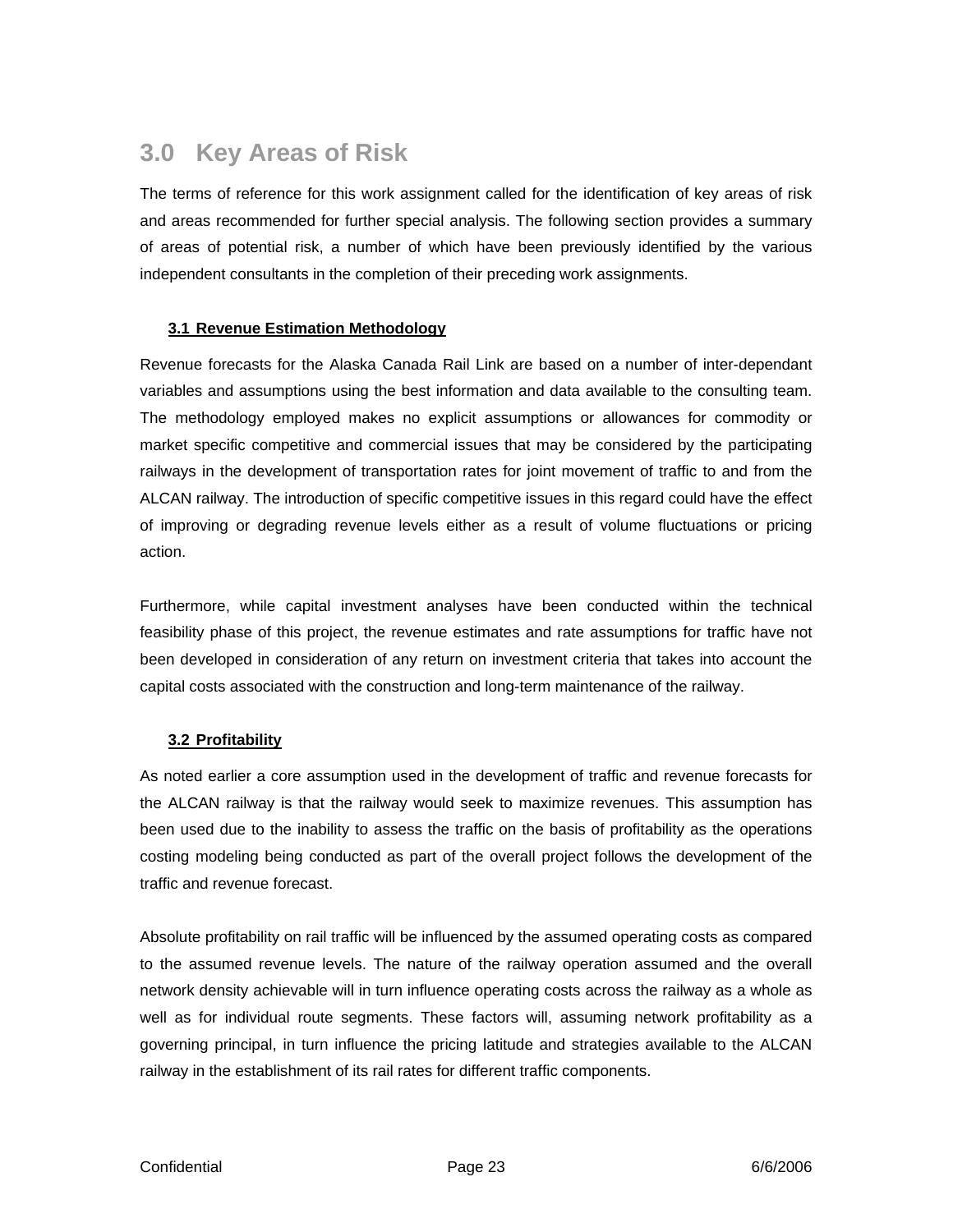#### <span id="page-23-0"></span>**3.3 Market Behaviour of Railways**

A number of Class 1 railways, most notably CN, are currently involved in some respect in the movement of freight traffic to the Alaska market. In the case of CN they currently participate in the movement of primarily industrial commodities from Canadian origins to Alaska using their wholly owned Aquatrain service. Given their current investment in these transportation assets and their earnings on this traffic their view of a competitive transportation service, even one they participate in, may have a significant influence on the competitiveness of the transportation rates they would be prepared to offer for direct rail movement of these goods. Key issues likely to be considered by CN in examining the attractiveness of re-directing existing traffic from their existing barge service to a direct rail service would include:

- capital investment, both past and future, for barge service infrastructure to maintain the CN Aquatrain service in the long term;
- the profitability currently enjoyed on the barge traffic as compared to the expected profitability from participation in a multi-carrier direct rail routing;
- the potential for capturing incremental traffic or market share based on the existence of a direct rail route with improved service capability and potentially more competitive rate structure.

Similarly the views taken by the Burlington Northern Sante Fe (BNSF) and Union Pacific (UPRR) railways with respect to this issue will also be important. Like CN these two carriers currently enjoy the inland transportation movement of traffic originating from various regions in the United States to Seattle for subsequent movement to Alaska. Unlike CN these railways do not currently have investments in marine infrastructure but faced with a competitive transportation alternative will examine the comparable profitability of direct rail northward as compared to the existing eastwest movement of traffic across their networks. The volume of traffic that could potentially shift is not significant enough, in our view, to have a negative impact on network density for these carriers and as such their examination of this opportunity is likely to be limited to comparing the profitability of each movement and ensuring they remain neutral via either scenario. Having said this the profitability of these movements and the rate structures put in place by these carriers have the potential to either enhance or degrade the traffic potential of the ALCAN railway on selected pieces of business.

#### **3.4 Competitive Response**

This issue is most critical as it pertains to the potential for intermodal traffic. Currently almost all this traffic moves via barge and vessel service from the Seattle / Tacoma region to Alaskan ports and consists principally of containerized general merchandise cargo. There are a number of transportation providers currently involved in this market, most notably Horizon Lines and Totem Ocean Express, who have made significant investments in both vessels and dockside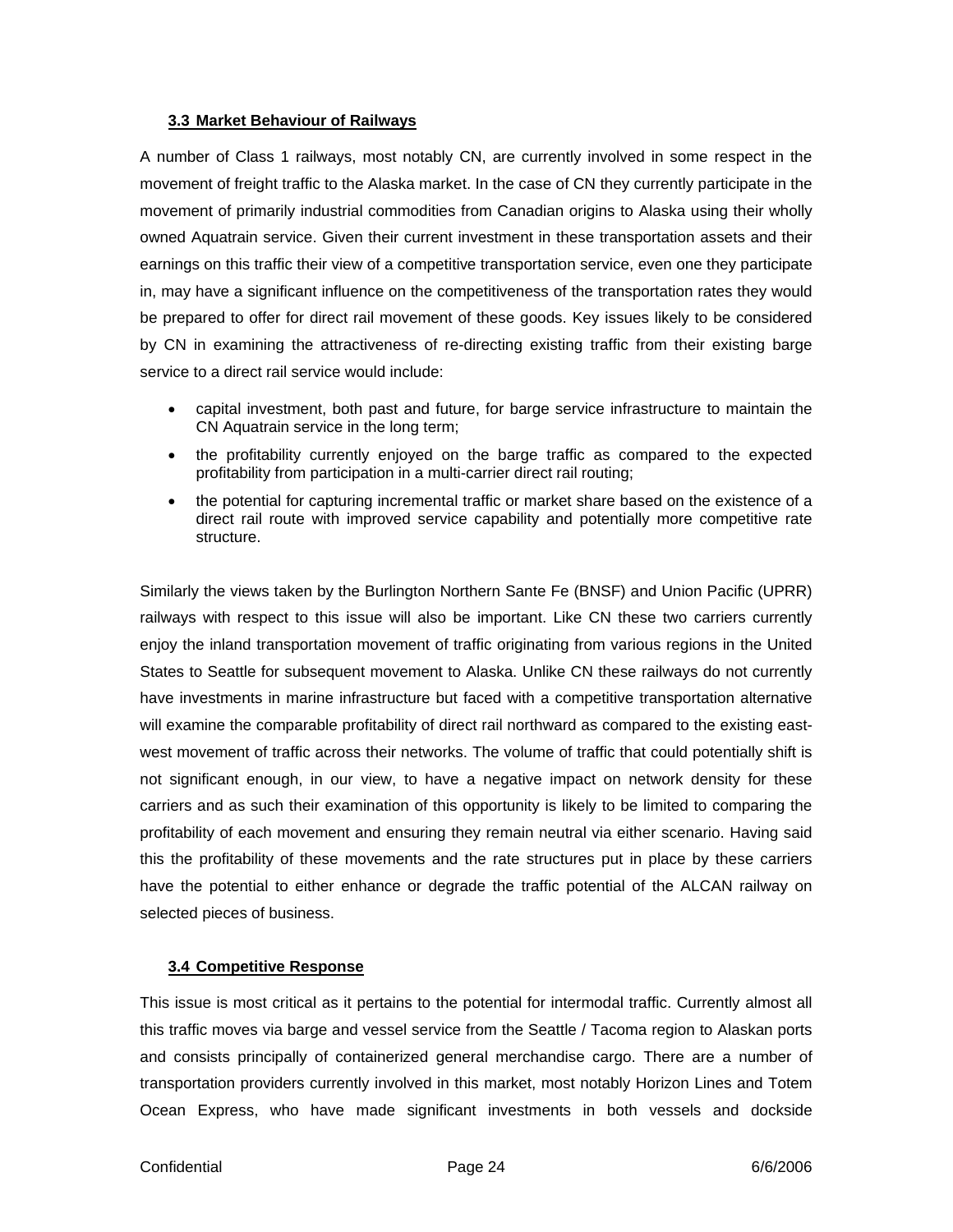<span id="page-24-0"></span>infrastructure. It is reasonable to assume that these operations are profitable as they have the freedom to price the traffic to the limits of what the market can bear with little regard to direct competition from other transportation services.

The risk to the Alaska Canada Rail Link lies with the potential response of these transportation companies if their current market position was threatened by the appearance of competitor in the form of a direct rail link between Alaska and Canadian / U.S. markets south of the  $60<sup>th</sup>$  parallel. While it is reasonable to assume that these carriers would seek to protect their market share through pricing action the level of price discounts that can be achieved and how sustainable such action would be are unknowns. Key considerations for these companies in assessing such a competitive environment would include:

- the level of profitability of individual freight segments and the willingness to discontinue participation in selected markets while protecting others;
- the capacity utilization of existing transportation assets;
- the level of non depreciated capital investment in vessels and supporting infrastructure and how these costs might be treated in the short to medium term in a competitive pricing environment;
- the need for short to medium term capital investment in replacement infrastructure to maintain the existing level of services;
- opportunities for fleet re-deployment to other markets that offer comparable profitability to the existing transportation lanes;

#### **3.5 Revenue Maximization versus Shipper Cost Minimization**

The traffic forecast, as constructed, seeks to maximize revenues for the ALCAN railway as opposed to optimizing or minimizing transportation costs for shippers. This is only an issue with respect to the minerals export traffic where alternative port destinations are available – i.e. Skagway versus Prince Rupert.

The criterion of maximizing railway revenues on mineral export traffic over the planning period yields total revenue of \$1.7 billion in rail revenues and results in 96% of the traffic routing to the Port of Skagway. Conversely a criterion that seeks to minimize shippers' total inland transportation costs<sup>[6](#page-24-1)</sup> results in a shifting of 25% of traffic away from Skagway to Prince Rupert and a reduction in railway revenues of \$ 0.386 million over the 30 year planning period.

The shifting traffic, that is to say the mines where the shipper's lowest cost is achieved by routing to a port that does not provide ALCAN with its highest revenue, consists principally of traffic

<span id="page-24-1"></span><sup>&</sup>lt;sup>6</sup> The calculation of inland shipping costs from a shipper's perspective account for all costs including highway movement, rail transportation, and port terminal charges.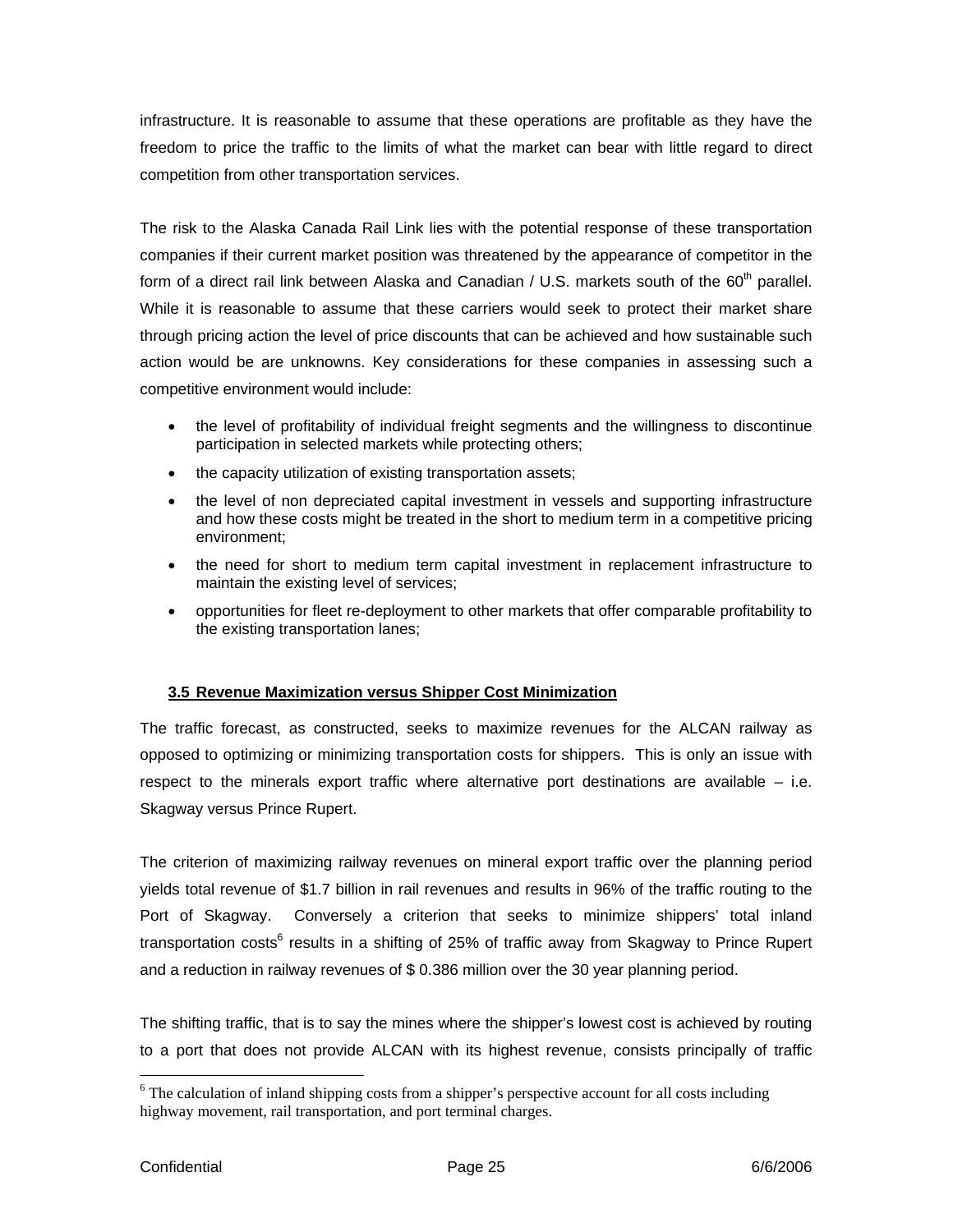<span id="page-25-0"></span>originating at northern BC mines that are in closest proximity to Prince Rupert. The one exception in this regard is asbestos traffic from the Slate Creek property in Alaska. In this instance the shipper's interests are best served by routing the traffic to Skagway whereas the railway's purpose is best served by hauling this traffic the full length of its railway to connect with CN at Hazelton for furtherance to Prince Rupert.

Appendix B of this report provides a more detailed view of this analysis.

#### **3.6 Non Transportation Issues**

The existence of viable rail transportation infrastructure establishes the capability to attract existing and new freight business to the Alaska Canada Rail Link. The magnitude, timing, and profitability of this business however will be influenced by a number of non-transportation related factors.

#### **Pipeline Development**

Timing on construction of the proposed Alaska and Mackenzie Gas pipeline projects present risk to the revenue forecast for the Alaska Canada Rail Link. The forecast assumes that significant volumes of pipe, fuel, and equipment can be captured on a direct rail or combination marine – rail basis during the initial 2-year construction phase of the project. The current traffic forecast calls for the movement of 2.1 million tons of traffic earning \$49.8 million<sup>7</sup> in railway revenues during the initial two years of railway operations. This represents 55% and 27% of total volumes and revenues respectively during this period.

Both of these projects have been in the development and negotiation stages for many years and while there is strong consensus among industry and government that the projects will go ahead at some point in the future there remains significant uncertainty as to the specific timing of either project. The risk to the Alaska Canada Rail Link project lies in the timing of these projects being advanced such that the construction period pre-dates construction and operation of the railway.

An additional, although perhaps less significant, risk lies with the final sourcing decisions to be made by pipeline proponents for construction materials, most notably pipe. It is assumed that all pipe material (875,000 tons) will be sourced from Oregon steel mills and shipped by barge to Seward, AK or Skagway, AK for subsequent movement by rail to inland pipeline spreads. The decision to source from offshore origins or the inability of domestic producers to supply the

<span id="page-25-1"></span> $7$  This represents total pipeline related freight traffic including the originated (outbound) movement of 1119,000 tons for \$10 million in revenue related to construction de-mobilization at the end of the construction period.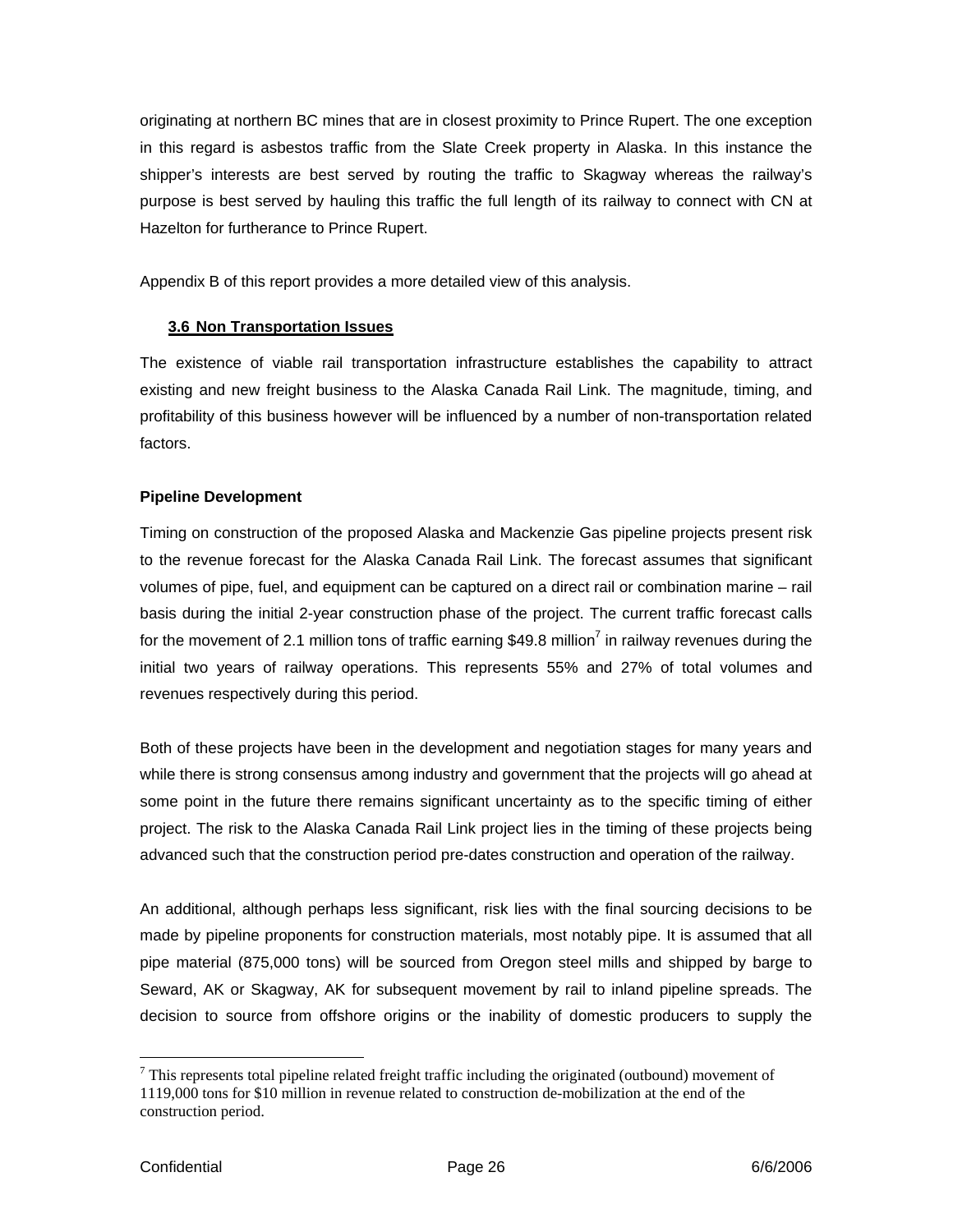required pipe may alter the overall logistics of the pipe movement negatively impacting the level of traffic that moves over the ALCAN railway. Mitigating this risk to some extent is the fact that the traffic and revenue forecasts do not assume any direct rail routings for this traffic and whether the pipe is sourced from Oregon or offshore mills and arrives in Alaska by water there is a strong likelihood that it will utilize an Alaska Canada Rail Link for movement inland if the railway is in place.

#### **Resource Industry Choices**

Transportation is only one of the factors that will influence the viability of mineral resource development and rail based shipments of these commodities in the long term. Historical constraints on mineral resource development in these northerly regions are heavily influenced by general market conditions (ie. commodity prices) and other cost elements – most notably the cost of and access to power.

All other things being equal the behaviour of resource development companies will be the ultimate determinant of the rate and scope of resource development and production in this region. Many of these companies hold commercial interests in mineral deposits around the world presenting them, in a time of positive market conditions, with options as to where to invest their money. The forecast volumes and revenues do not reflect any assumptions regarding opportunity cost of development for the resource companies.

#### **Power Generation**

Mineral resource operations are energy intensive and require a consistent, reliable, and cost effective source of power. In the absence of fixed power generation facilities such as coal or gas fired power plants and suitable transmission infrastructure, northern mining operations have historically relied on site based power generation using diesel fuel powered generators. While the high cost of this power source can serve to constrain development if the economics of resource development can absorb these costs the need to transport significant quantities of diesel fuel into these regions is a positive development for the ALCAN railway.

The risk in this regard lies with the potential loss of traffic in the medium to long term planning horizon should significant development of fixed power generation and transmission infrastructure take place in the coming decade. Access to such cost effective sources of power may largely negate the need for shipment of diesel fuel from southern origins resulting in a negative impact on railway traffic volumes and revenues. The current forecast, based on assumed timing and viability of mineral deposit development, anticipates that during the peak resource production period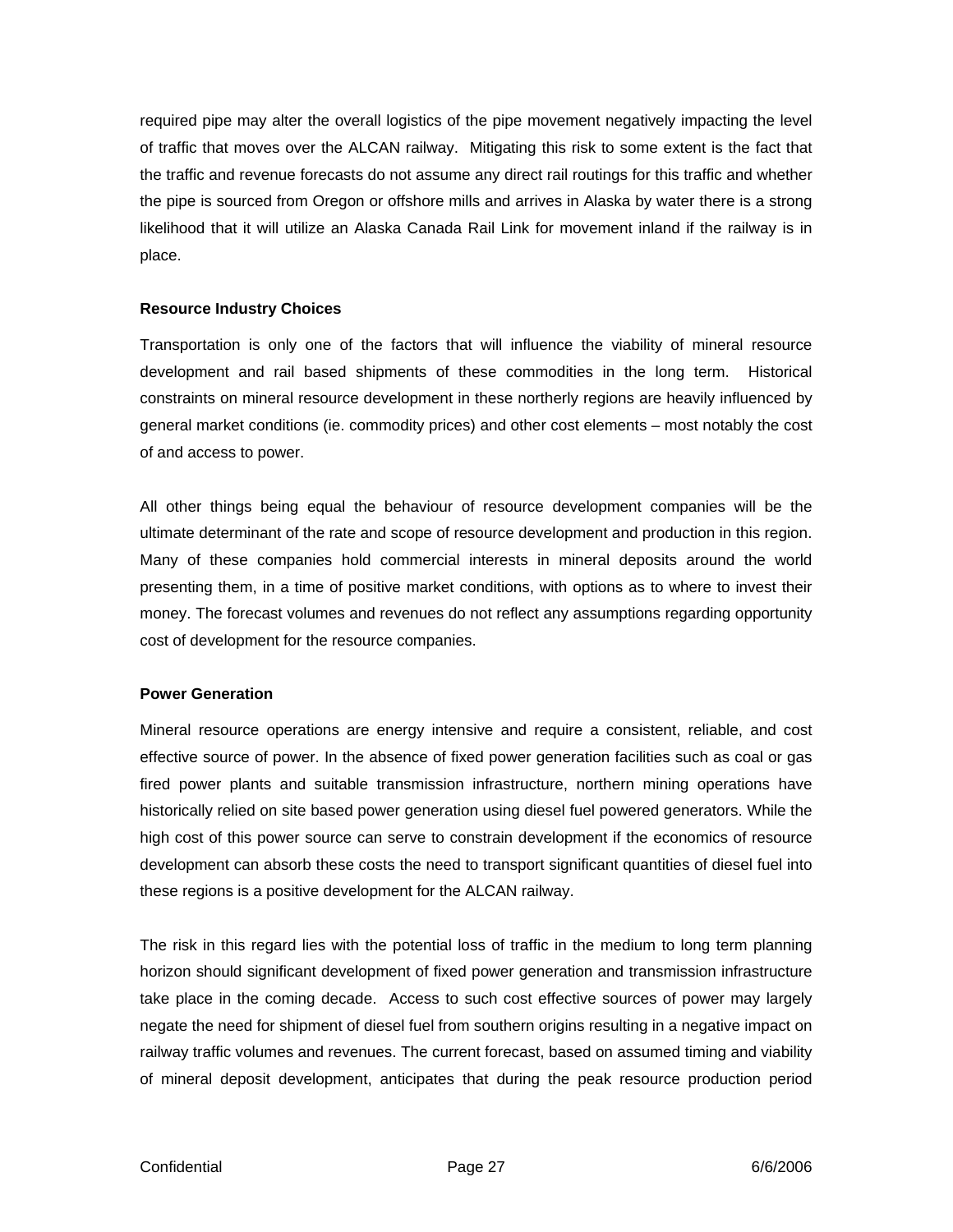approximately 1 million tons per year of fuel generating \$10 million dollars in annual revenue for the railway.

Two specific initiatives have the potential to negatively impact ALCAN volumes in this regard. First the construction of the Alaska pipeline will in the long term provide a significant supply of cost effective power for the State of Alaska and potentially, depending on the corresponding transmission infrastructure built, for the Yukon Territory. Secondly the British Columbia government's decision to proceed with the extension of the power transmission grid north along Highway 37 could simultaneously bring positive and negative ramifications to the ALCAN railway. The development of this infrastructure could positively influence the development of northern BC mines including Galore Creek, Red Chris, and Mt. Klappan coal. Concurrently this would negate the need for the shipment of large quantities of diesel fuel into these properties to fuel site based power generators.

#### **Mineral Commodity Prices**

International markets have always been, and continue to be, important outlets for mineral resource production in North America. Growing international consumption of base metals and coal are today being driven by the rapid economic growth of the emerging and transitional economies of the Asia Pacific region – more specifically China and India.

Metals and mineral commodity prices are cyclical in nature and until recently had been depressed for an extended period of time. Over the last two years prices for most base metals and coal have rebounded significantly as a result of increased demand in international markets with the growth of the Chinese and Indian economies being principal drivers. This most recent resurgence in mineral resource commodity prices has ignited renewed interest in the development of a number of mineral deposits in these regions.

The current forecast for the ALCAN railway includes an average 4 million tons per year of ores and concentrates over the initial 20 years of operation generating approximately \$80 million per year in revenue<sup>8</sup>. Continued buoyancy in commodity prices will support continued development however a return to cyclical lows may place this traffic at risk. Given the long lead-time for railway construction it is near impossible to predict at which stage of the price cycle these commodities will be in and the impact this may have on mine development initiatives.

<span id="page-27-0"></span><sup>&</sup>lt;sup>8</sup> Average revenue and tonnage figures based on assumed timing of mine operations start up and expected life of deposits.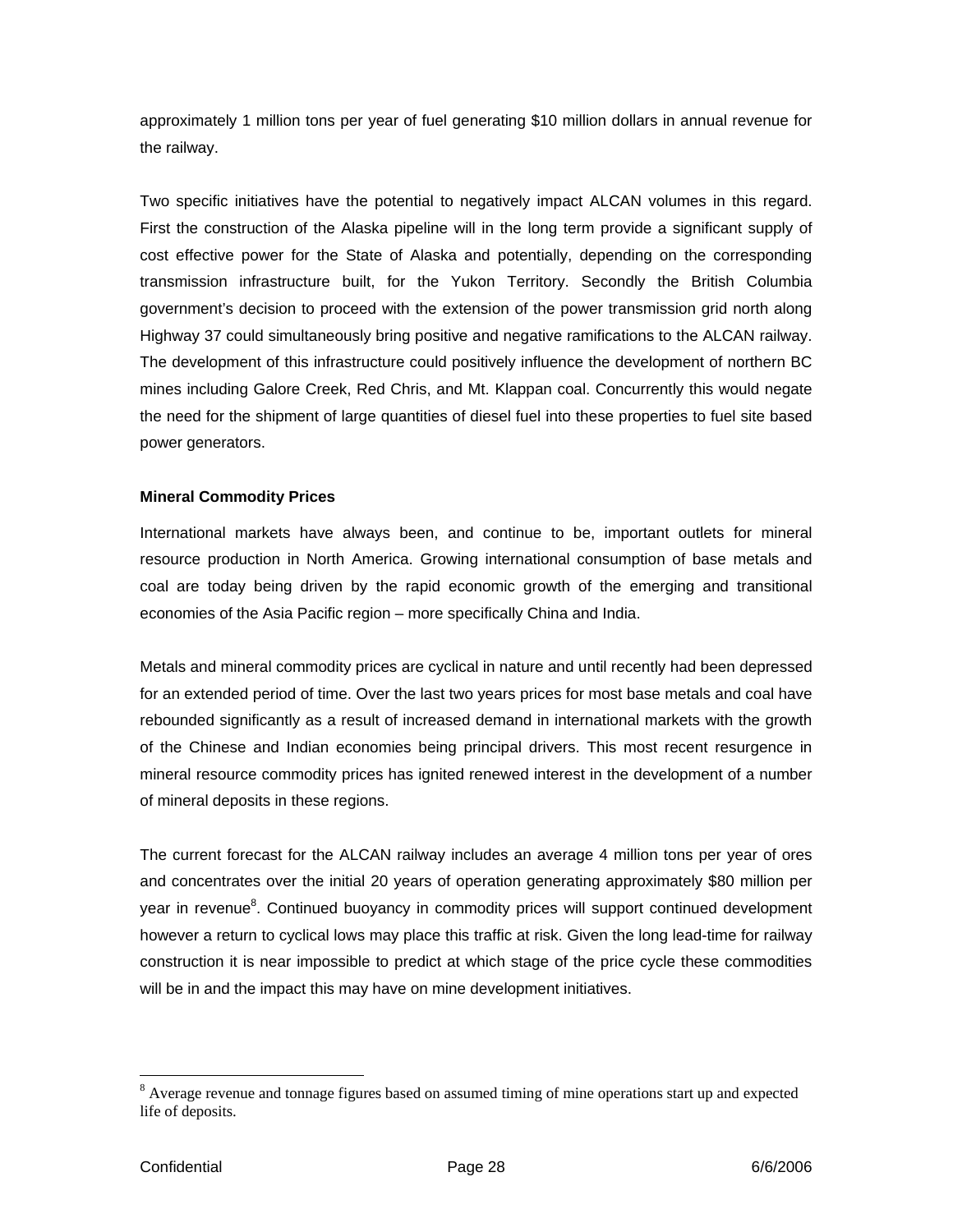#### **Port Infrastructure**

The traffic forecast currently assumes that the majority of mineral export traffic will be moved by rail for export through the Port of Skagway, AK. It is recognized that this port does not currently possess the necessary ore handling or railway infrastructure to handle these volumes although no constraints in this regard have been placed on the overall railway forecast. A viable port alternative exists at Prince Rupert, British Columbia, specifically the Ridley Island Terminal that currently handles significant volumes of coal today. Ridley Island has the capability to handle coal, petroleum coke, iron ore pellets having an annual shipping capacity of 26 million tons.

If required investment in infrastructure at the Port of Skagway is not undertaken commensurate with the development of the railway and the mining operations it will not be a viable outlet for these commodities. Should this situation arise it would result in a serious degradation of ALCAN revenues of approximately \$ 1 billion (60%) over the 30 year planning horizon. This would be the result of shorter hauls for ALCAN on the majority of the traffic and the likely loss of Division Mountain coal due to increased transportation costs.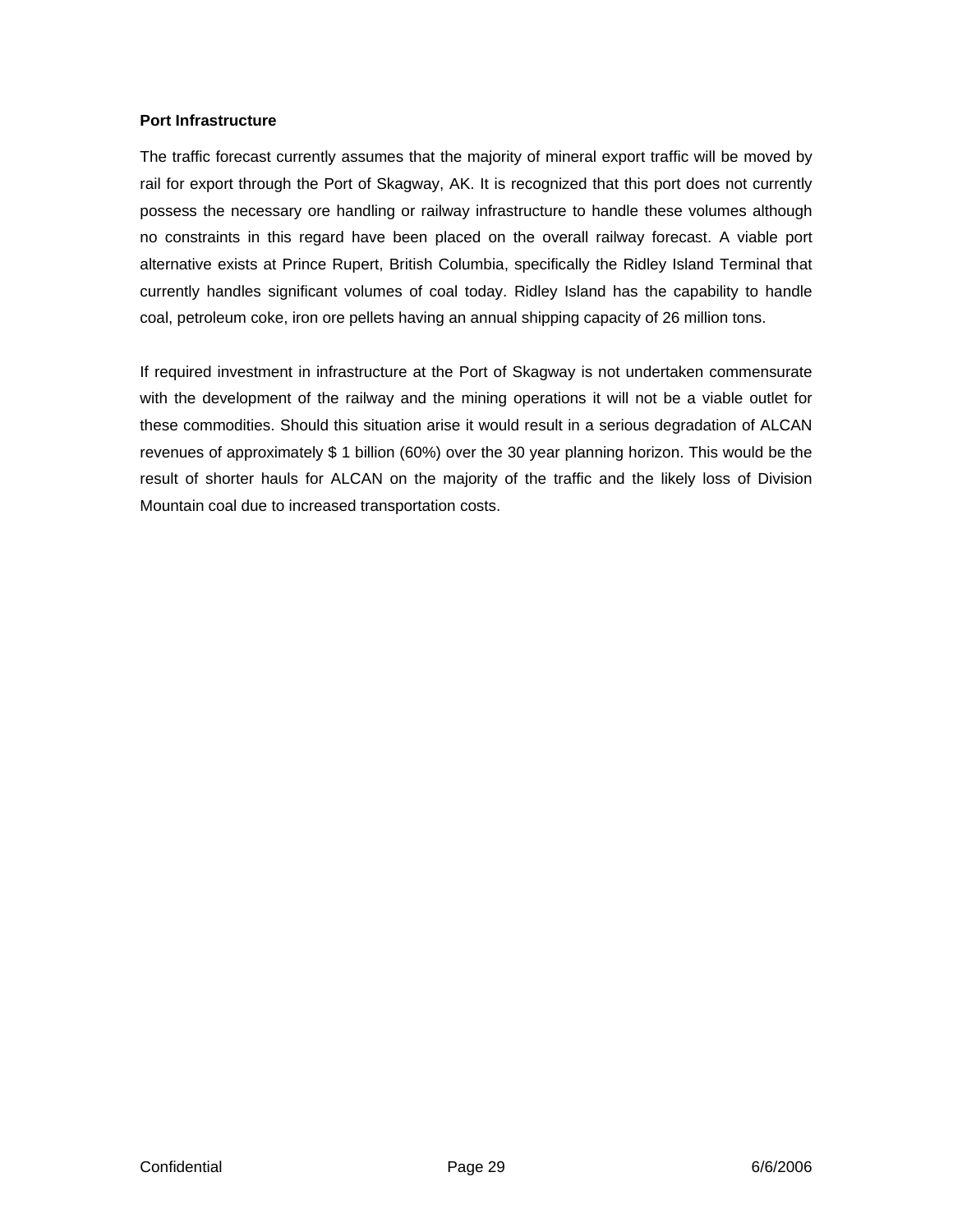### <span id="page-29-0"></span>**4.0 Issues For Further Analysis**

In consideration of the key areas of risk identified it is recommended that the following areas be considered for more in depth examination in order to better understand and quantify these risks.

#### **Pacific Northwest Container Operations**

The capture of significant intermodal traffic for the ALCAN railway will be achieved through the capture of existing containerized cargo currently moving by container vessel and barge through the Port of Seattle to Alaska. As noted earlier a key area of risk in this regard is the potential, likely inevitable, competitive response these transportation companies will have when faced with direct competition into what is essentially now a captive market.

The flexibility and sustainability of such a competitive response will be driven by a number of factors including:

- the existing profitability of Alaska traffic;
- existing capacity utilization of both marine and dockside infrastructure;
- investment requirements for infrastructure replacement in the medium term; and
- market opportunities for asset re-deployment in other trades.

It would be advantageous to have a better understanding of the commercial flexibility of these operators and the level of confidence in the ALCAN railway's ability to redirect intermodal traffic away from water to direct rail routings. Doing so requires a more in depth understanding of the operating costs for marine operators, capacity utilization rates, existing infrastructure condition, possible infrastructure investment requirements in the medium term, external regulatory and commercial forces that may impact the competitiveness of water based services, and a broader view of the coastal marine industry along the western coast of the Americas to gauge overall demand for services and potential opportunities for asset re-deployment that may guide operators' competitive response.

#### **Canadian National Railways**

Canadian National Railways, as the principal southern connector to the proposed ALCAN railway, will be a key commercial partner of the ALCAN railway. Through the course of the market analysis phase of the Alaska Canada Rail Link study CN has had periphery involvement in the project through its participation in the stakeholder committee and through discussions with consultants examining specific industry segments. To date CN has been reluctant to provide meaningful data to facilitate the development of through rates for interline movements and has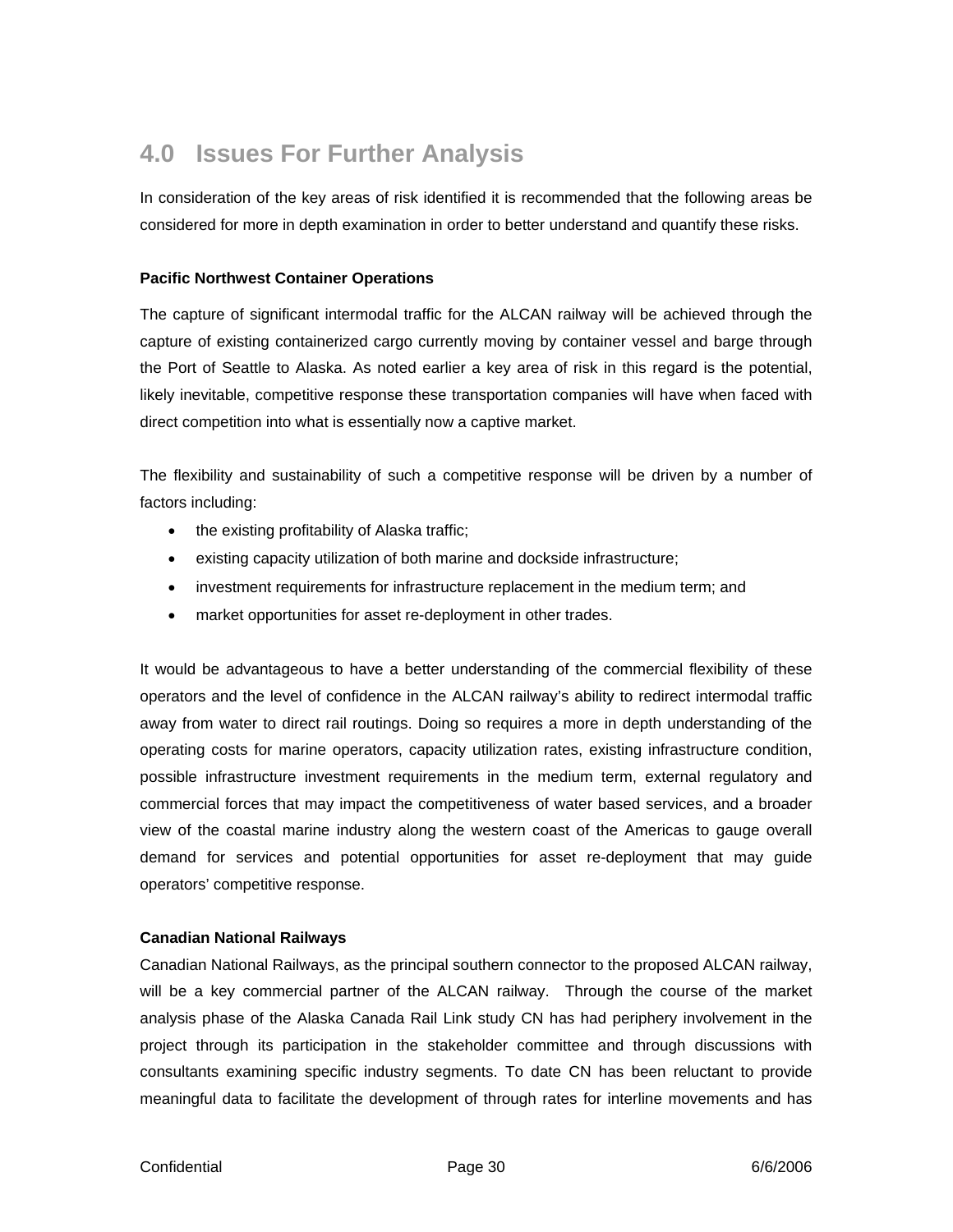maintained that it would be in a better position to evaluate its position in this respect if it were presented with specific scenarios or opportunities to evaluate.

With the market analysis and technical phases now drawing to a close the preliminary information and analysis is in place with which to re-approach CN for a definitive contribution to the project. Key areas for discussion with CN that can serve to mitigate or confirm the perceived risks to the ALCAN railway include:

- CN's long-term vision for continuation of the Aquatrain service from Prince Rupert and the key issues that will influence its decision to retain this relatively small business line in the long term (profitability, future investment requirements, market outlook, growth opportunities).
- Validation by CN of the rate assumptions in key transportation corridors where their participation would be required including:
	- o ore and concentrate movements to the Port of Prince Rupert
	- o interline intermodal movements from Canadian and United States origins across its network destined to the Yukon and Alaska; and
	- o interline movements of industrial commodities from Western Canadian origins to Alaska and Yukon.

Given the varied nature of the traffic, the capital investment issues, and the long-term strategic issues this discussion is best held with CN's senior management personnel, likely within the corporate development function that can bridge the necessary internal discussions across the operating and marketing departments.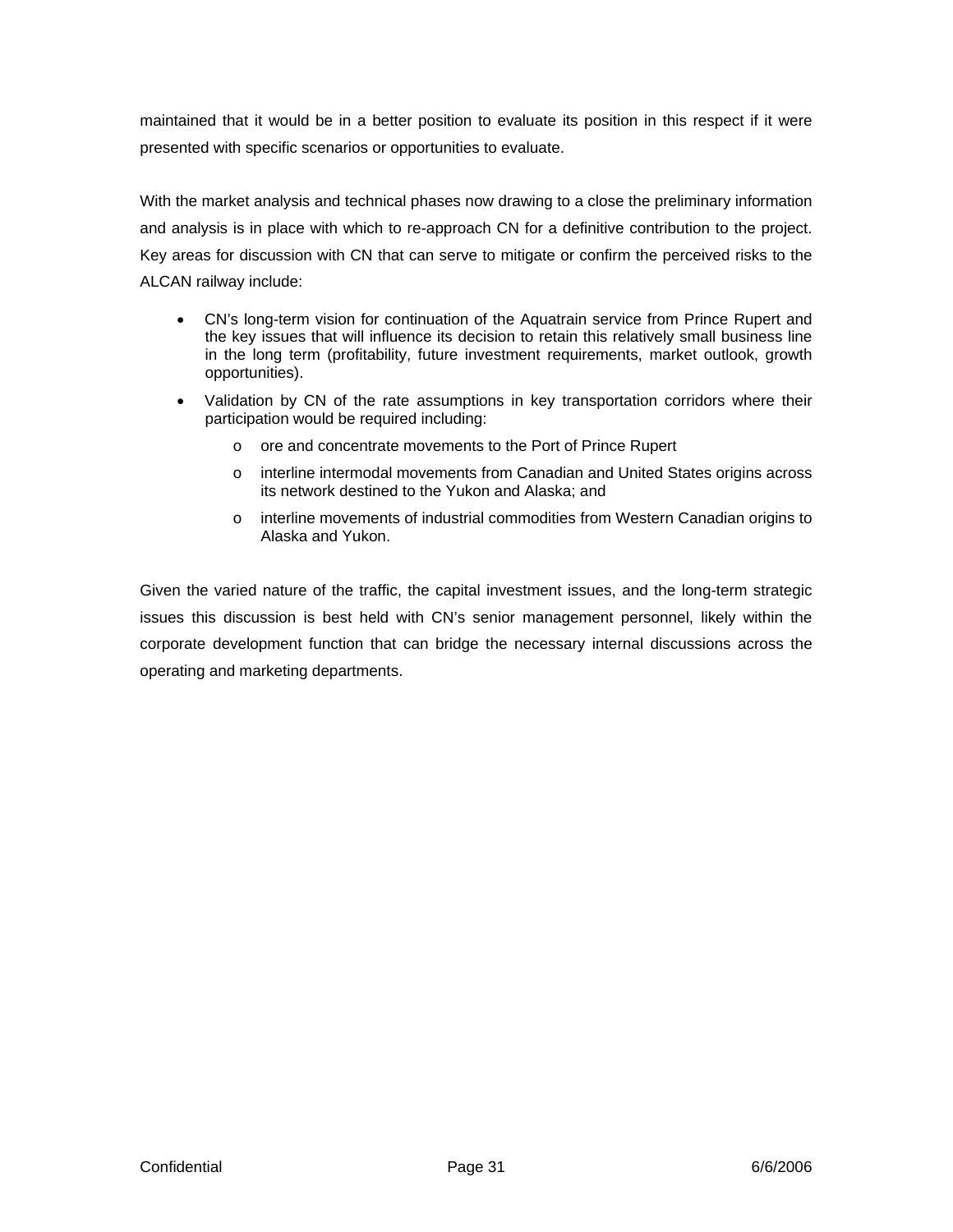### **APPENDIX A – Detailed Traffic and Revenue Forecasts**

#### **ary Tier 1 - Tonnage and R e v enue Forecasts**

<span id="page-31-0"></span>

| <b>Tonnage Forecast</b> |                                                |                                                    | (First 5)<br><b>Years 3 - 7</b> | (Next 10)<br>Years 8 - 17 | (Next 11)<br>Years 18 - 36 | <b>Total</b>               |  |
|-------------------------|------------------------------------------------|----------------------------------------------------|---------------------------------|---------------------------|----------------------------|----------------------------|--|
| Terminated              | Pipeline                                       | (Fuel, Equipment, Pipe)                            | 1,645,200                       |                           |                            | 1,645,200                  |  |
|                         | Mackenzie Gas Pipeline                         | (Fuel, Equipment, Pipe)                            | 261,200                         |                           |                            | 261,200                    |  |
|                         | <b>Industrial Products</b>                     | <b>Mine Construction</b>                           | 837,485                         |                           |                            | 837,485                    |  |
|                         |                                                | Mine Operations                                    | 1,818,079                       | 18,747,196                | 18,203,115                 | 38,768,390                 |  |
|                         |                                                | <b>Sutotal Inbound Traffic Tons</b>                | 4,561,964                       | 18,747,196                | 18,203,115                 | 41,512,275                 |  |
| <b>Bridge</b>           | <b>Regional Resupply</b>                       | Rail Barge                                         | 927,738                         | 3,092,460                 | 4,638,690                  | 8,658,888                  |  |
|                         |                                                | <b>Industrial Products</b>                         | 571,350                         | 1,904,501                 | 2,856,752                  | 5,332,603                  |  |
|                         |                                                | Intermodal                                         | 6,153,704                       | 20,512,345                | 30,768,518                 | 57,434,566                 |  |
|                         |                                                | <b>Sutotal Inbound Traffic Tons</b>                | 7,652,792                       | 25,509,306                | 38,263,959                 | 71,426,057                 |  |
|                         |                                                |                                                    |                                 |                           |                            |                            |  |
| Originated              | <b>Minerals</b>                                | Ores and Concentrates                              | 5,399,205                       | 46,768,372                | 35,688,602                 | 87,856,178                 |  |
|                         | Pipeline                                       | <b>Equipment De-mobilization</b>                   | 119,000                         |                           |                            | 119,000                    |  |
|                         | Mackenzie Gas Pipeline                         | <b>Equipment De-mobilization</b>                   | 39,380                          |                           |                            | 39,380                     |  |
|                         |                                                | <b>Sutotal Outbound Traffic Tons</b>               | 5,557,585                       | 46,768,372                | 35,688,602                 | 88,014,558                 |  |
|                         | <b>Total Inbound / Outbound ALCAN Tonnages</b> |                                                    | 17,772,341                      | 91,024,874                | 92,155,676                 | 200,952,890                |  |
| Terminated              | Pipeline<br>Mackenzie Gas Pipeline             | (Fuel, Equipment, Pipe)<br>(Fuel, Equipment, Pipe) | 32,601,490<br>6,715,078         |                           |                            | 32,601,490<br>6,715,078    |  |
|                         | <b>Industrial Products</b>                     | <b>Mine Construction</b>                           | 25,170,526                      |                           |                            | 25,170,526                 |  |
|                         |                                                | Mine Operations                                    | 19,437,005                      | 192,689,068               | 192,689,883                | 404,815,957                |  |
|                         |                                                | <b>Sutotal Inbound Traffic Revenue</b>             | 83,924,099                      | 192,689,068               | 192,689,883                | 469,303,050                |  |
| <b>Bridge</b>           | <b>Regional Resupply</b>                       | Rail Barge                                         | 32,322,392                      | 107,741,306               | 161,611,960                | 301,675,658                |  |
|                         |                                                | <b>Industrial Products</b>                         | 15,830,418                      | 52,768,061                | 79,152,092                 | 147,750,571                |  |
|                         |                                                | Intermodal                                         | 584,542,598                     | 1,948,475,327             | 2,922,712,990              | 5,455,730,915              |  |
|                         |                                                | <b>Sutotal Bridge Traffic Revenue</b>              | 632,695,408                     | 2,108,984,694             | 3,163,477,041              | 5,905,157,144              |  |
|                         |                                                | Ores and Concentrates                              |                                 |                           |                            | 1,764,325,890              |  |
| Originated              | <b>Minerals</b><br>Pipeline                    | Equipment De-mobilization                          | 105,214,797<br>8,286,770        | 934,580,380               | 724,530,714                | 8,286,770                  |  |
|                         | Mackenzie Gas Pipeline                         | <b>Equipment De-mobilization</b>                   |                                 |                           |                            |                            |  |
|                         |                                                | <b>Sutotal Outbound Traffic Revenue</b>            | 2,236,784<br>115,738,351        | 934,580,380               | 724,530,714                | 2,236,784<br>1,774,849,444 |  |
|                         | <b>Total Inbound / Outbound ALCAN Revenues</b> |                                                    | 832,357,858                     | 3,236,254,142             | 4,080,697,639              | 8,149,309,639              |  |
| Confidential            |                                                | Page 32                                            |                                 | 6/6/2006                  |                            |                            |  |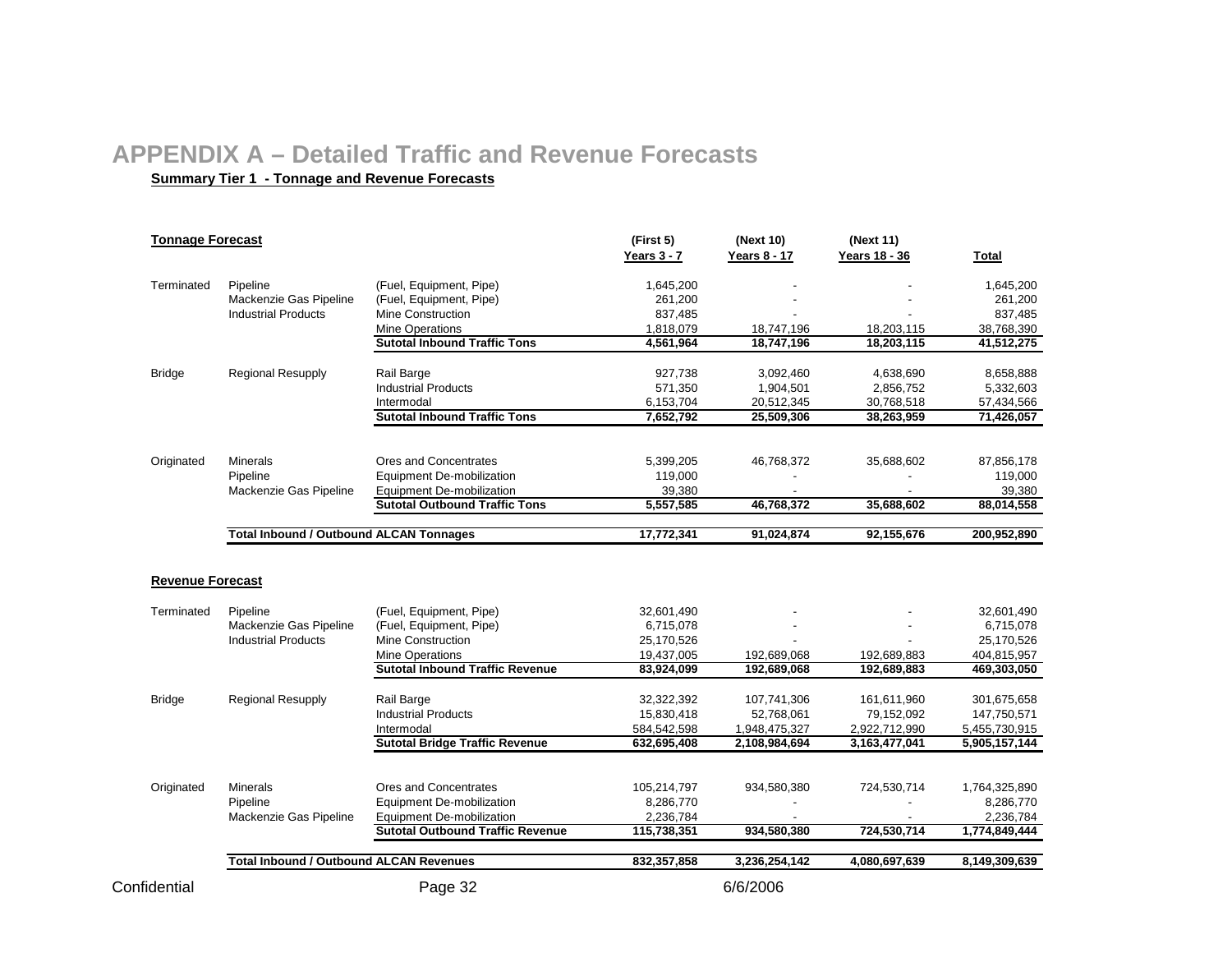#### **Summary Tier 1 - Tonnage and Revenue Forecasts (IM 50%)**

| <b>Tonnage Forecast</b> |                                                |                                         | (First 5)   | (Next 10)           | (Next 11)     |               |
|-------------------------|------------------------------------------------|-----------------------------------------|-------------|---------------------|---------------|---------------|
|                         |                                                |                                         | Years 3 - 7 | <b>Years 8 - 17</b> | Years 18 - 36 | Total         |
| Terminated              | Pipeline                                       | (Fuel, Equipment, Pipe)                 | 1,645,200   |                     |               | 1,645,200     |
|                         | Mackenzie Gas Pipeline                         | (Fuel, Equipment, Pipe)                 | 261,200     |                     |               | 261,200       |
|                         | <b>Industrial Products</b>                     | Mine Construction                       | 837,485     |                     |               | 837,485       |
|                         |                                                | <b>Mine Operations</b>                  | 1,818,079   | 18,747,196          | 18,203,115    | 38,768,390    |
|                         |                                                | <b>Sutotal Inbound Traffic Tons</b>     | 4,561,964   | 18,747,196          | 18,203,115    | 41,512,275    |
| <b>Bridge</b>           | <b>Regional Resupply</b>                       | Rail Barge                              | 927,738     | 3,092,460           | 4,638,690     | 8,658,888     |
|                         |                                                | <b>Industrial Products</b>              | 571,350     | 1,904,501           | 2,856,752     | 5,332,603     |
|                         |                                                | Intermodal                              | 3,232,125   | 10,773,750          | 16,160,625    | 30,166,500    |
|                         |                                                | <b>Sutotal Bridge Traffic Tons</b>      | 4,731,213   | 15,770,711          | 23,656,067    | 44,157,991    |
| Originated              | Minerals                                       | Ores and Concentrates                   | 5,399,205   | 46,768,372          | 35,688,602    | 87,856,178    |
|                         | Pipeline                                       | Equipment De-mobilization               | 119,000     |                     |               | 119,000       |
|                         | Mackenzie Gas Pipeline                         | Equipment De-mobilization               | 39,380      |                     |               | 39,380        |
|                         |                                                | <b>Sutotal Outbound Traffic Tons</b>    | 5,557,585   | 46,768,372          | 35,688,602    | 88,014,558    |
|                         |                                                |                                         |             |                     |               |               |
|                         | <b>Total Inbound / Outbound ALCAN Tonnages</b> |                                         | 14,850,762  | 81,286,279          | 77,547,783    | 173,684,824   |
| <b>Revenue Forecast</b> |                                                |                                         |             |                     |               |               |
| Terminated              | Pipeline                                       | (Fuel, Equipment, Pipe)                 | 32,601,490  |                     |               | 32,601,490    |
|                         | Mackenzie Gas Pipeline                         | (Fuel, Equipment, Pipe)                 | 6,715,078   |                     |               | 6,715,078     |
|                         | <b>Industrial Products</b>                     | Mine Construction                       | 25,170,526  |                     |               | 25,170,526    |
|                         |                                                | <b>Mine Operations</b>                  | 19,437,005  | 192.689.068         | 192.689.883   | 404,815,957   |
|                         |                                                | <b>Sutotal Inbound Traffic Revenue</b>  | 83,924,099  | 192,689,068         | 192,689,883   | 469,303,050   |
| <b>Bridge</b>           | <b>Regional Resupply</b>                       | Rail Barge                              | 32,322,392  | 107,741,306         | 161,611,960   | 301,675,658   |
|                         |                                                | <b>Industrial Products</b>              | 15,830,418  | 52,768,061          | 79,152,092    | 147,750,571   |
|                         |                                                | Intermodal                              | 301,792,231 | 1,005,974,103       | 1,508,961,154 | 2,816,727,488 |
|                         |                                                | <b>Sutotal Bridge Traffic Revenue</b>   | 349,945,041 | 1,166,483,470       | 1,749,725,205 | 3,266,153,717 |
|                         |                                                |                                         |             |                     |               |               |
| Originated              | <b>Minerals</b>                                | Ores and Concentrates                   | 105,214,797 | 934,580,380         | 724,530,714   | 1,764,325,890 |
|                         | Pipeline                                       | <b>Equipment De-mobilization</b>        | 8,286,770   |                     |               | 8,286,770     |
|                         | Mackenzie Gas Pipeline                         | Equipment De-mobilization               | 2,236,784   |                     |               | 2,236,784     |
|                         |                                                | <b>Sutotal Outbound Traffic Revenue</b> | 115,738,351 | 934,580,380         | 724,530,714   | 1,774,849,444 |
|                         | <b>Total Inbound / Outbound ALCAN Revenues</b> |                                         | 549,607,491 | 2,293,752,918       | 2,666,945,802 | 5,510,306,211 |